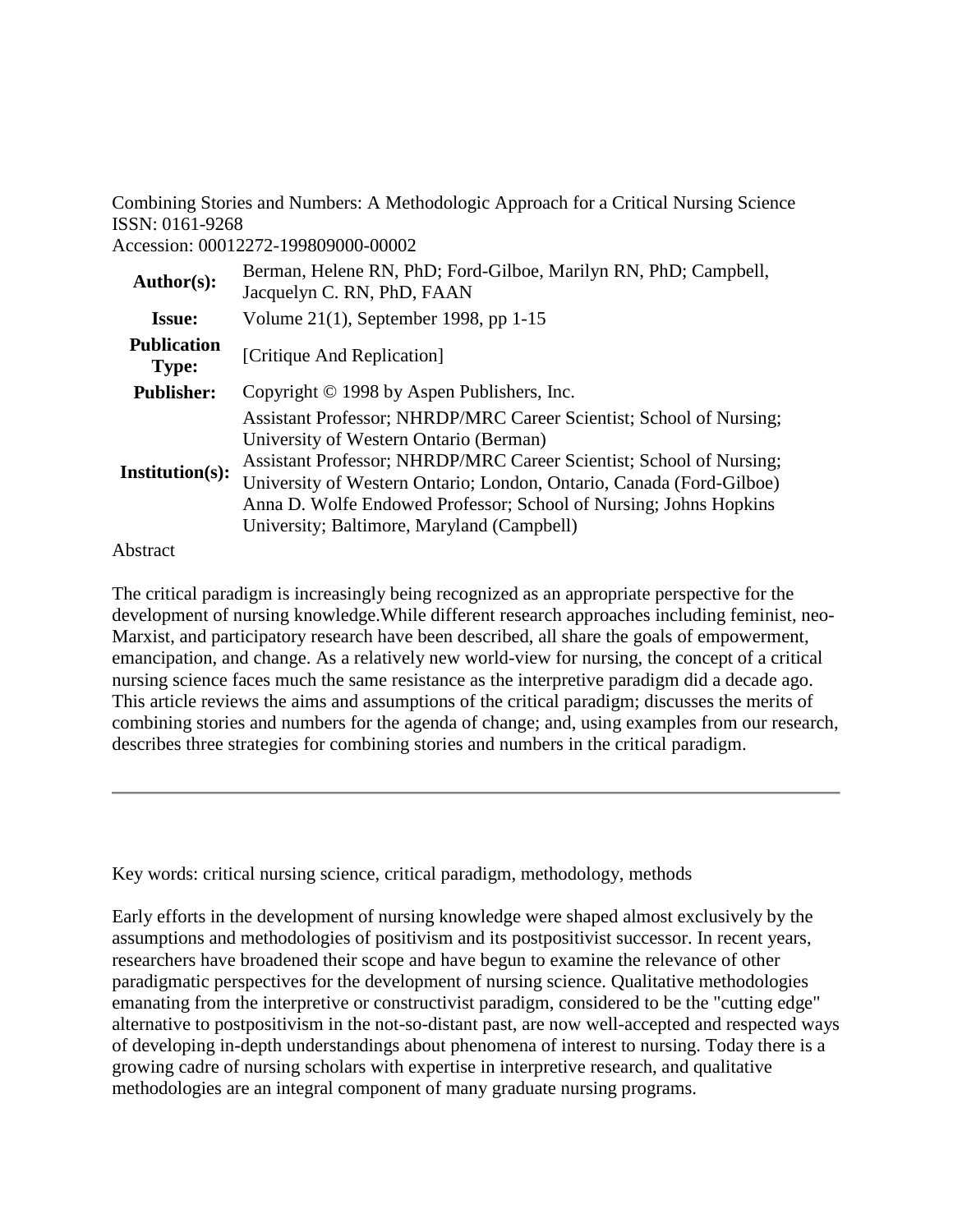Interest in developing a critical nursing science with its own paradigmatic perspective is on the rise. Scholars have argued that a critical perspective has much to offer in the development of nursing knowledge, and have examined the fit of this perspective with nursing philosophy, ethics, agenda, and research traditions. [\[1-5\]](http://ovidsp.tx.ovid.com.proxy2.lib.uwo.ca:2048/spb/ovidweb.cgi#94) Yet, proponents of this emerging paradigm find themselves in much the same position as interpretive scientists did a decade ago. There is caution and confusion and a need to demystify the essence of a critical nursing science. Similarly, it is incumbent upon researchers to clarify how scientific norms of postpositivist and interpretive research pertain to this new perspective. Thus, as new paradigms evolve, existing methodologies must be transformed and new approaches developed that fit the aims and assumptions of the emerging paradigm.

Openness to the possibilities that newer perspectives have to offer provides an opportunity to look at existing tensions in a new light. There have been spirited debates about whether paradigmatic assumptions dictate the use of particular research methods, and hence, whether the combination of quantitative and qualitative methods in a single study represents "good science." [\[6-8\]](http://ovidsp.tx.ovid.com.proxy2.lib.uwo.ca:2048/spb/ovidweb.cgi#99) While this discourse has been informative and stimulating, much of it has focused on the relative merits of various methods. In an earlier issue of this journal, [\[9\]](http://ovidsp.tx.ovid.com.proxy2.lib.uwo.ca:2048/spb/ovidweb.cgi#102) we argued that there is an important distinction to be made between "methods" and "methodologies"; that failure to acknowledge this distinction has contributed to a dichotomized view of nursing research; that methods are not paradigm specific; and, ultimately, that a combination of methods may be used to achieve the purposes of research in any paradigm without violating paradigm assumptions. At the same time, we acknowledged that combining methods is most easily accomplished in the critical paradigm.

In this article, we extend the discussion by examining how it is possible, even advantageous, to employ the use of different research methods within the critical paradigm while remaining faithful to paradigmatic assumptions, agenda, and methodologic principles. A brief overview of the critical paradigm is presented; key assumptions and their relationship to the agenda of change are addressed; and three broad approaches to combining "stories" and "numbers" in critical research are described. Examples from our research are used to illustrate each approach. Finally, we address inherent challenges faced by those who are attempting to use multiple methods in new and evolving ways.

#### A CRITICAL PARADIGM: ASSUMPTIONS AND AGENDA

Many schemata have been put forth to distinguish between the epistemologic and ontologic assumptions and goals of differing paradigms. Within the social sciences, Guba and Lincoln [\[10\]](http://ovidsp.tx.ovid.com.proxy2.lib.uwo.ca:2048/spb/ovidweb.cgi#103) depicted four inquiry paradigms: positivist, postpositivist, "critical theory et al," and constructivist, previously referred to by these authors as the "naturalistic" or "interpretive paradigm." The use of the phrase "critical theory et al" reflects Guba and Lincoln's [\[10\]](http://ovidsp.tx.ovid.com.proxy2.lib.uwo.ca:2048/spb/ovidweb.cgi#103) inclusion of multiple approaches, namely neo-Marxism, feminism, materialism, and participatory research under a single mode of inquiry because they share common goals and assumptions. In a similar vein, Coyne and associates [\[11\]](http://ovidsp.tx.ovid.com.proxy2.lib.uwo.ca:2048/spb/ovidweb.cgi#104) described an "emancipatory paradigm" that includes at least seven distinct modes of inquiry, all of which share an interest in sociopolitical or structural change. Since these modes of inquiry are evolving, different terminology is used to describe them depending on the source consulted. The phrase "critical paradigm" as used in this article, is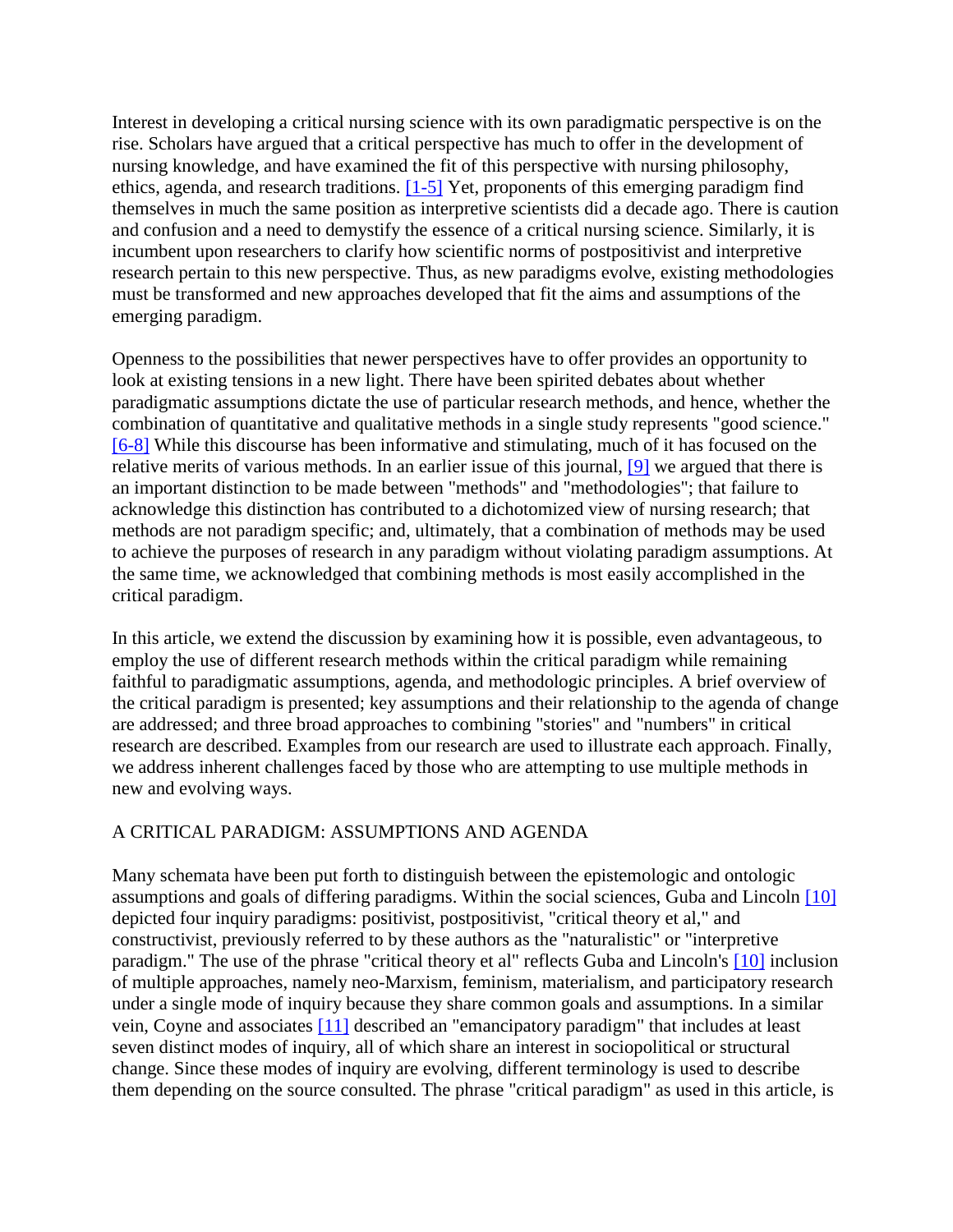similar to these conceptualizations. It refers to multiple perspectives that differ on certain dimensions but that share as a goal the generation of knowledge, which contributes to emancipation, empowerment, and change.

From the critical perspective, knowledge is not something that stands alone or is produced in a vacuum by a sort of "pure" intellectual process. Instead, all knowledge is value laden and shaped by historic, social, political, gender, and economic conditions. [\[10,12,13\]](http://ovidsp.tx.ovid.com.proxy2.lib.uwo.ca:2048/spb/ovidweb.cgi#103) Ideology-the taken-forgranted assumptions and values that usually remain hidden and unquestioned-creates a social structure that serves to oppress particular groups by limiting the options available to them.

A fundamental assumption among critical researchers is that knowledge ought not be generated for its own sake but should be used as a form of social or cultural criticism. [\[14\]](http://ovidsp.tx.ovid.com.proxy2.lib.uwo.ca:2048/spb/ovidweb.cgi#107) Critical scholars hold that oppressive structures can be changed by exposing hidden power imbalances and by assisting individuals, groups, or communities to empower themselves to take action. [\[15\]](http://ovidsp.tx.ovid.com.proxy2.lib.uwo.ca:2048/spb/ovidweb.cgi#108) The notion of research as praxis, or the combination of research and action, is a basic tenet embraced by researchers working within any of the critical approaches. A critical "agenda" then focuses on creating knowledge that has the potential to produce change through personal or group empowerment, alterations in social systems, or a combination of these.

Implicit in this view is a valuing of people as the experts in their own lives, who have an important stake in how issues are resolved. Critical researchers acknowledge the value of both causal explanation, characteristic of the postpositivist paradigm, and interpretive understanding, characteristic of the constructivist paradigm, as legitimate types of knowledge. [\[5\]](http://ovidsp.tx.ovid.com.proxy2.lib.uwo.ca:2048/spb/ovidweb.cgi#98) However, critical scholars are not content with the goals of either the postpositivist or the constructivist paradigms. They do not wish to control and predict, or to understand and describe, the world; they wish to change it. Hence, the type of knowledge sought must be capable of meeting this challenge.

#### ON METHODS AND METHODOLOGY

The distinction between method and methodology is a thorny issue that has been seriously misunderstood by many both in and out of nursing. As we noted in our earlier article, [\[9\]](http://ovidsp.tx.ovid.com.proxy2.lib.uwo.ca:2048/spb/ovidweb.cgi#102) Harding [\[16\]](http://ovidsp.tx.ovid.com.proxy2.lib.uwo.ca:2048/spb/ovidweb.cgi#109) had delineated several important and insightful distinctions between these terms. Accordingly, methodology refers to a set of principles for conducting research that evolve from and operationalize paradigm assumptions by guiding decision making in several areas: the relationship between the researcher and research participants; epistemologic assumptions about the nature of knowledge and who are legitimate knowers; the extent to which subjective meanings are valued and incorporated into the research; and how participants are, or are not, incorporated into the process of analysis and dissemination of results. Specific decisions about the design and conduct of a particular study are usually a trade-off between adhering to methodologic principles of the paradigm guiding the study, achieving the specific study purposes, and attending to the many practical considerations of conducting an investigation.

Methodologies for particular critical approaches, such as feminist or participatory research, have been discussed at length and principles guiding these forms of scholarship continue to evolve. [\[10,13,17-22\]](http://ovidsp.tx.ovid.com.proxy2.lib.uwo.ca:2048/spb/ovidweb.cgi#103) Across different critical perspectives, common methodologic themes can be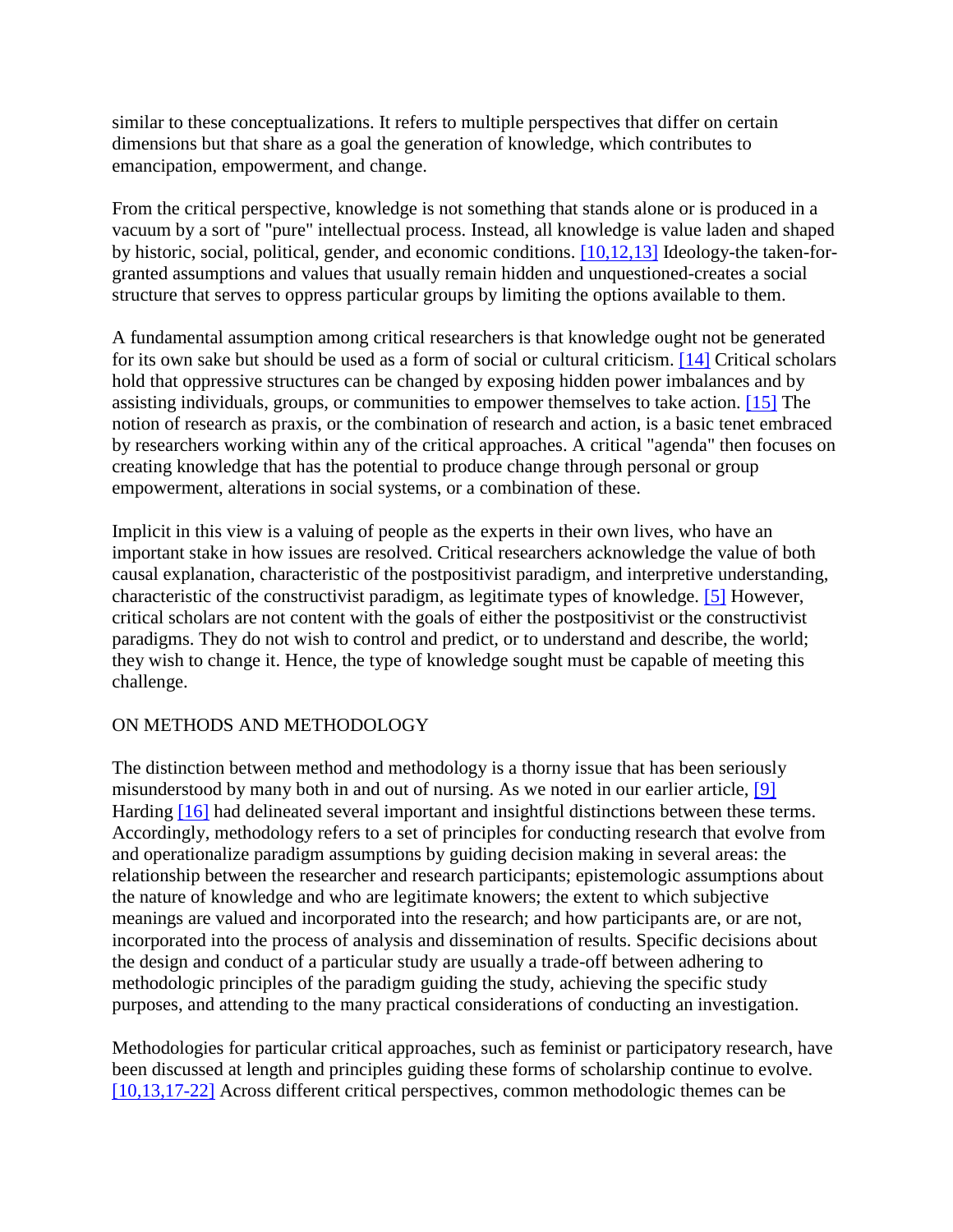identified, although the extent to which each theme is emphasized, and hot it is typically enacted, may differ. The following core methodologic characteristics are common to all critical approaches:

• The study addresses an issue that is of concern to a group that is disadvantaged, oppressed, or marginalized in some way.

• The research process or results have the potential to benefit the group, immediately or longer term.

• The researcher's assumptions, motivations, biases, and values are made explicit and their influence on the research process is examined.

• Prior scholarship is critiqued in an attempt to elucidate the ways in which biases, especially those related to gender, race, and class, have distorted existing knowledge.

• Interactions between the researcher and participants convey respect for the expertise of the participants.

In contrast to the array of methodologic decisions researchers confront in designing and conducting critical research, there are fewer choices regarding methods. Methods refer to the ways in which data are collected of which there are only three: posing verbal or written questions to individuals or groups; observing; or reviewing records. [\[16\]](http://ovidsp.tx.ovid.com.proxy2.lib.uwo.ca:2048/spb/ovidweb.cgi#109) Any of these methods may yield qualitative or quantitative data, stories or numbers. Similarly, any method has the potential to be used in exploitive or empowering ways. A paramount issue that critical researchers confront, then, is how to use the chosen methods in a manner that is consistent with the paradigmatic methodological assumptions.

# STORIES AND NUMBERS AS PERSUASIVE EVIDENCE

Another fundamental consideration is to select methods that will yield the most persuasive evidence to bring about change. In studies that aim for some degree of both personal empowerment and social or political change, the most compelling evidence arises from a combination of stories and numbers. [\[9\]](http://ovidsp.tx.ovid.com.proxy2.lib.uwo.ca:2048/spb/ovidweb.cgi#102) However, the relative weighting of each method may vary and is determined by the type of change sought. When social or political change is a primary goal, numbers are most appropriately in the foreground, with stories in the background. In contrast, when personal growth or individual or small group empowerment is the central aim, stories may be situated in the foreground, with numbers placed in the background. Alternatively, there may be times when stories and numbers merit an equal place in the study design.

There has been little practical examination of the ways in which stories and numbers can be used together to achieve different purposes in critical research. Methodologic triangulation can be one way that stories and numbers are combined, but generally this terminology is used to describe combining methods in order to enhance the validity or comprehensiveness of findings, rather than enhancing their empowerment potential. [\[23,24\]](http://ovidsp.tx.ovid.com.proxy2.lib.uwo.ca:2048/spb/ovidweb.cgi#116) "Multimethod research" is another phrase used to describe combining methods, but usually refers to the integration of methods without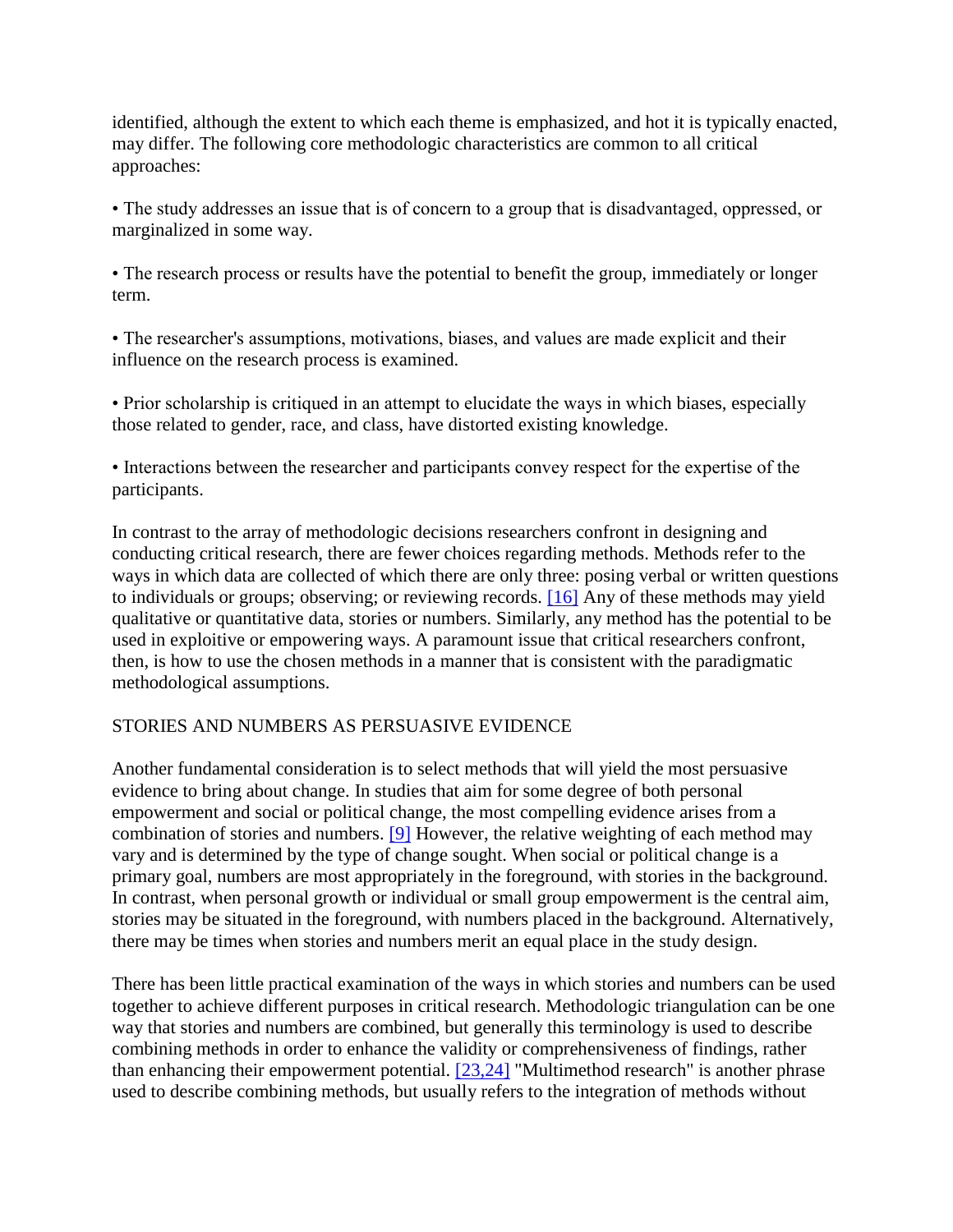paradigmatic or methodologic considerations. [\[25\]](http://ovidsp.tx.ovid.com.proxy2.lib.uwo.ca:2048/spb/ovidweb.cgi#118) The following sections elaborate on the three basic approaches in some depth.

Numbers foreground, stories background Aims of this approach

In this approach researchers use the tools of traditional quantitative science to develop or test explanations or interventions that have the potential to empower disadvantaged groups. A qualitative component is included, but it is less central to the overall project. The emphasis on quantitative approaches is predicated on a belief in the inherent power of numbers and on the familiar and well-accepted model of science by which they are generated. A fundamental aim is to influence those in positions of power, as well as the general public. Thus, when the primary purpose of a study is to document the need for social or political change, to evaluate the effectiveness of particular actions, or to influence and challenge widely held attitudes and social norms, numbers (ie, "hard evidence") may be the most persuasive form of data. As Milio stated, "Constituencies of the poor and powerless must prove their case for change; the rich and powerful do not need hard data to maintain the status quo."  $[26]$  (p22)

When designing primarily quantitative studies, critical researchers must ensure that the approaches are congruent with the agenda and methodologic principles of critical scholarship. For example, Reinharz [\[27\]](http://ovidsp.tx.ovid.com.proxy2.lib.uwo.ca:2048/spb/ovidweb.cgi#120) described how both experimental and survey research approaches can be adapted in the service of a feminist research agenda. Examplars include Romkens' [\[28\]](http://ovidsp.tx.ovid.com.proxy2.lib.uwo.ca:2048/spb/ovidweb.cgi#121) feminist survey research of domestic violence in the Netherlands and Allen's [\[29\]](http://ovidsp.tx.ovid.com.proxy2.lib.uwo.ca:2048/spb/ovidweb.cgi#122) critical program evaluation research. Critical researchers are less concerned with objectivity and control than their postpositivist counterparts. Instead, they "push the limits" of traditional quantitative designs by maximizing the involvement of stakeholders to whatever extent possible. Participants and grassroots stakeholders, including community organizers and service agencies, are consulted regarding the relevance of research questions, the interpretation of data, or strategies for dissemination of findings. [\[13,30-32\]](http://ovidsp.tx.ovid.com.proxy2.lib.uwo.ca:2048/spb/ovidweb.cgi#106)

At the most basic level the critical researcher acknowledges a tension between the need for scientifically sound research on the one hand and the need to minimize the "distance" between the researcher and participants on the other. Methodologic decisions most likely to contribute to the overriding goal of change may simultaneously compromise objectivity and control in the traditional postpositivist sense, but may also actually enhance the quality of the research by more clearly acknowledging all sources of bias, including those that remain hidden from the postpositivist. Such decisions are an important mechanism for validating that participants see the issue as important and for establishing collaborative, respectful, and less hierarchical relationships between researcher and participants. It is possible that some degree of personal empowerment may also ensue, but this level of change is not the primary focus.

The use of stories as an adjunct to the quantitative data may serve several purposes. Most commonly, stories "put a face" on numbers, allowing the reader or listener to consider the meaning of the numbers in new and often more meaningful ways. They add the context that is so often missing in purely empiric research reports. At the same time, stories allow the voices of participants to be heard, contributing to personal as well as broader social change. Stories offer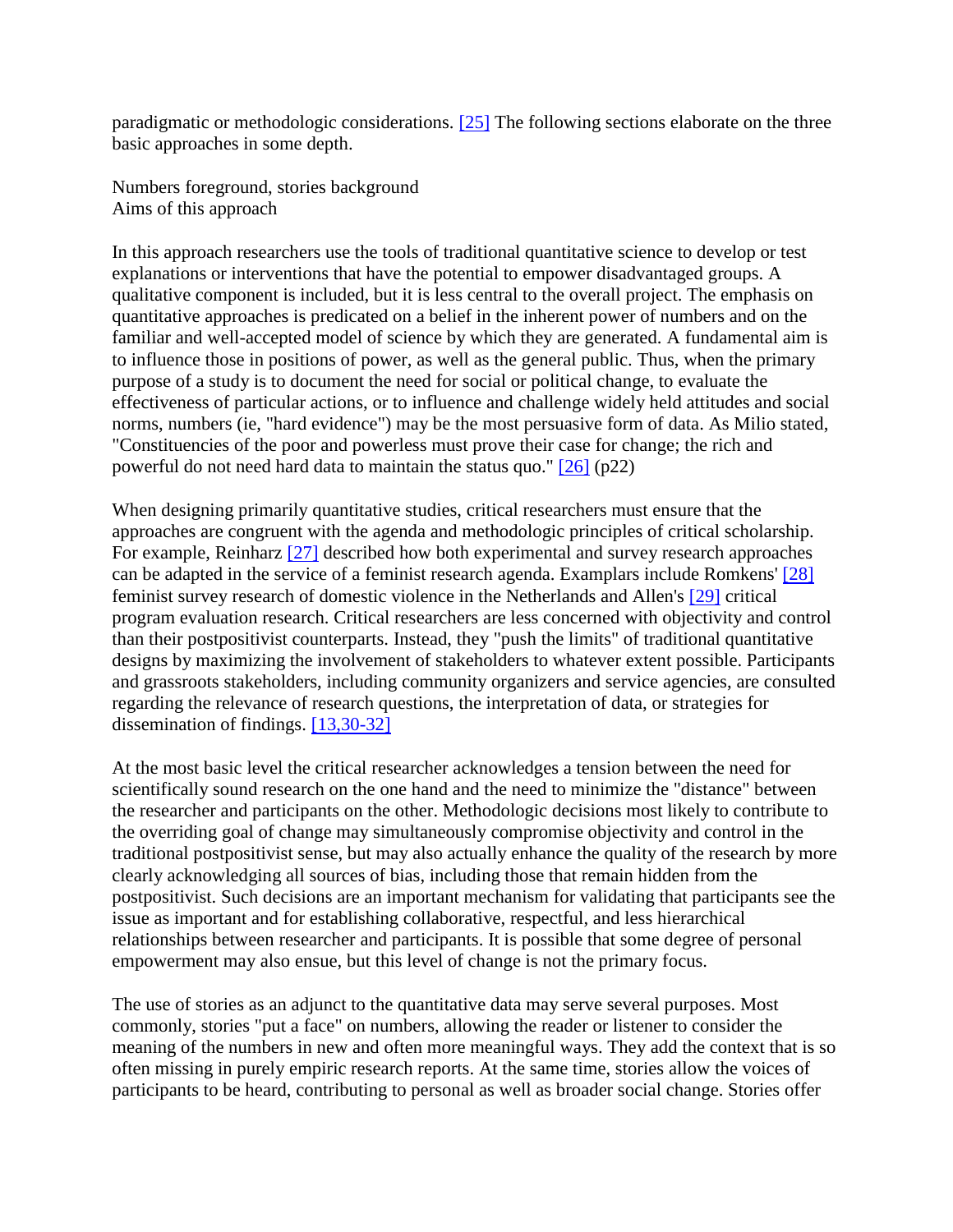access to information not readily elicited in numbers, including structural and situational barriers that limit life choices available to participants, as well as individual and collective strengths needed to counteract these forces. These insights can be used to develop alternative explanations that better reflect the experiences of disadvantaged groups.

When critical studies are conducted primarily to test theories, qualitative data can enhance the processes of theory critique and refinement in several ways:

- by providing new or additional explanations for relationships between concepts in the theory;
- by identifying problems in the fit of the theory with the experiences of a particular group;
- by identifying exemplars or illustrations of particular concepts within a specific context; and

• by examining the validity of existing measures of theory concepts by considering the consistency between items on these measures and participants' descriptions of their experiences.

Sandelowski [\[33\]](http://ovidsp.tx.ovid.com.proxy2.lib.uwo.ca:2048/spb/ovidweb.cgi#126) has provided a thoughtful analysis of the uses of qualitative approaches in interventions studies, three of which are most relevant to the aims of critical research. First, qualitative data may provide in-depth descriptions of the process of change, with emphasis on how variations reflect cultural, racial, social, economic, or gender issues. Second, participants' experiences are essential for understanding the extent to which an intervention may burden or further oppress, rather than empower, participants. Information about the relevance and helpfulness of particular aspects of an intervention may be used to critique and revise the approach used. Finally, participants' reflections may help to identify positive outcomes that were either nonsignificant in quantitative analyses due to insensitivity of measures or not anticipated and therefore not measured. These efforts and crucial aspects of designing programs and interventions that are relevant to participants, facilitate empowerment, and have the potential to influence both practice and policy development.

Because sample sizes for quantitative studies may be large, it is neither feasible nor practical to collect substantial amounts of qualitative data from all study participants. Hence, two general approaches tend to be used to collect qualitative data. In the first approach in-depth interviews are conducted with a small subsample of participants, who are most often purposively selected so that the voices of people who experience differing cultural, social, economic or gender realities are heard. Although the scope of this strategy is typically limited, it affords the researcher and participants an opportunity to engage in dialogue, to critically reflect on their experiences, and ultimately, to achieve at least some degree of personal empowerment. This strategy contrasts with the tendency among postpositivist scientists to interview a randomly selected subsample of participants in order to enhance generalizability of findings.

The second strategy used to integrate stories with numbers involves asking a limited number of open-ended questions to all study participants, using written questionnaires or interviews. Although in general this approach may be more feasible and less costly, it is often more structured, with limited opportunities for dialogue and reflection, and thus, less likely to contribute to the aims of critical research. A variation of this approach is Romkens' [\[28\]](http://ovidsp.tx.ovid.com.proxy2.lib.uwo.ca:2048/spb/ovidweb.cgi#121) survey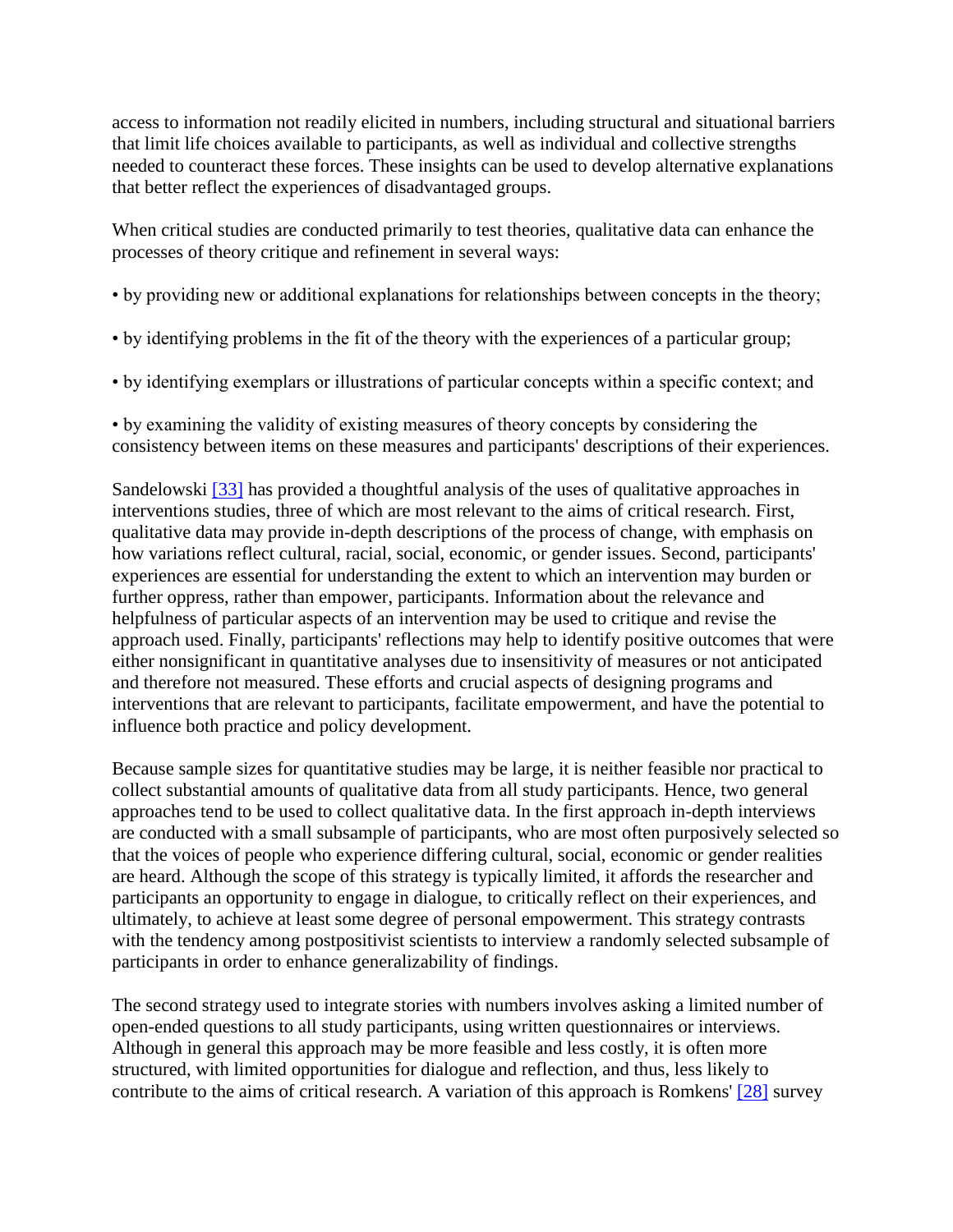on wife abuse in which all participants ( $n = 1.016$ ) were asked open-ended questions. The data were submitted to manifest content analysis and interviews were conducted with a small subsample in order to determine motives for survey refusals and to obtain more information on abused women.

### An illustration

A previous study conducted by Ford-Gilboe [\[34,35\]](http://ovidsp.tx.ovid.com.proxy2.lib.uwo.ca:2048/spb/ovidweb.cgi#127) illustrates some of the principles and challenges in conducting a primarily quantitative study with a critical perspective. Conducted within a feminist perspective, the investigator sought to move beyond a problem-oriented view of single-parent families (SPFs) to examine the health promotion efforts of SPFs and the strengths, motivations, and resources that influence these processes. A critique of nursing literature revealed that SPFs were most often viewed from a problem-oriented or deficit perspective, and that research had failed to consider the strengths and diversity of this group, contributing to their marginalization. [\[36\]](http://ovidsp.tx.ovid.com.proxy2.lib.uwo.ca:2048/spb/ovidweb.cgi#129) The study tested hypotheses derived from the Developmental Health Model (DHM) [\[37,38\]](http://ovidsp.tx.ovid.com.proxy2.lib.uwo.ca:2048/spb/ovidweb.cgi#130) a nursing model grounded within a family "strengths" perspective, respecting diversity in individuals and families and emphasizing abilities as well as needs and issues in the quest for healthy living. Thus, use of the model as a guide for practice has the potential to facilitate empowerment of disenfranchised groups, such as SPFs. The decision to include both SPFs and two-parent families in the study was a conscious effort to dispel negative stereo-types about SPFs by comparing them to the two-parent family "gold standard."

Two data collection approaches were used. Mailed surveys consisting of established measures of study variables that were critiqued for bias were completed by 138 families (68 single-parent, 70 two-parent). Using information provided on the demographic questionnaire, in-depth home interviews were conducted with a purposive subsample  $(n = 16)$  of families, selected to represent diversity in socioeconomic status, ethnicity, and other relevant factors. A semi-structured interview guide was used with flexibility to facilitate dialogue as the interviewer and family explored family capabilities and health promotion behavior, as well as topics that families considered to be relevant to the discussion. Interview data were transcribed, submitted to content analysis, and used to confirm quantitative findings and to enrich these by providing illustrations of study findings, revealing unique strengths of SPFs, and serving as a basis for further critique and refinement of the DHM. Study findings provided the basis for an interview published in a local newspaper and were used to obtain funding for a larger extension study, the first in a program of research addressing health promotion in SPFs.

Stories foreground, numbers background Aims of this approach

The second broad approach entails the use of stories as the primary source of data. Numbers, or quantitative data, are also incorporated into the study design, but they are accorded a peripheral place in the project. Both sources of data, however, contribute to the overall strength of this design. This combination of stories and numbers is less prevalent in the literature and is presumably less widely endorsed than the approach previously discussed. The reasons for this are not entirely clear. However, it has been suggested by some qualitative researchers that the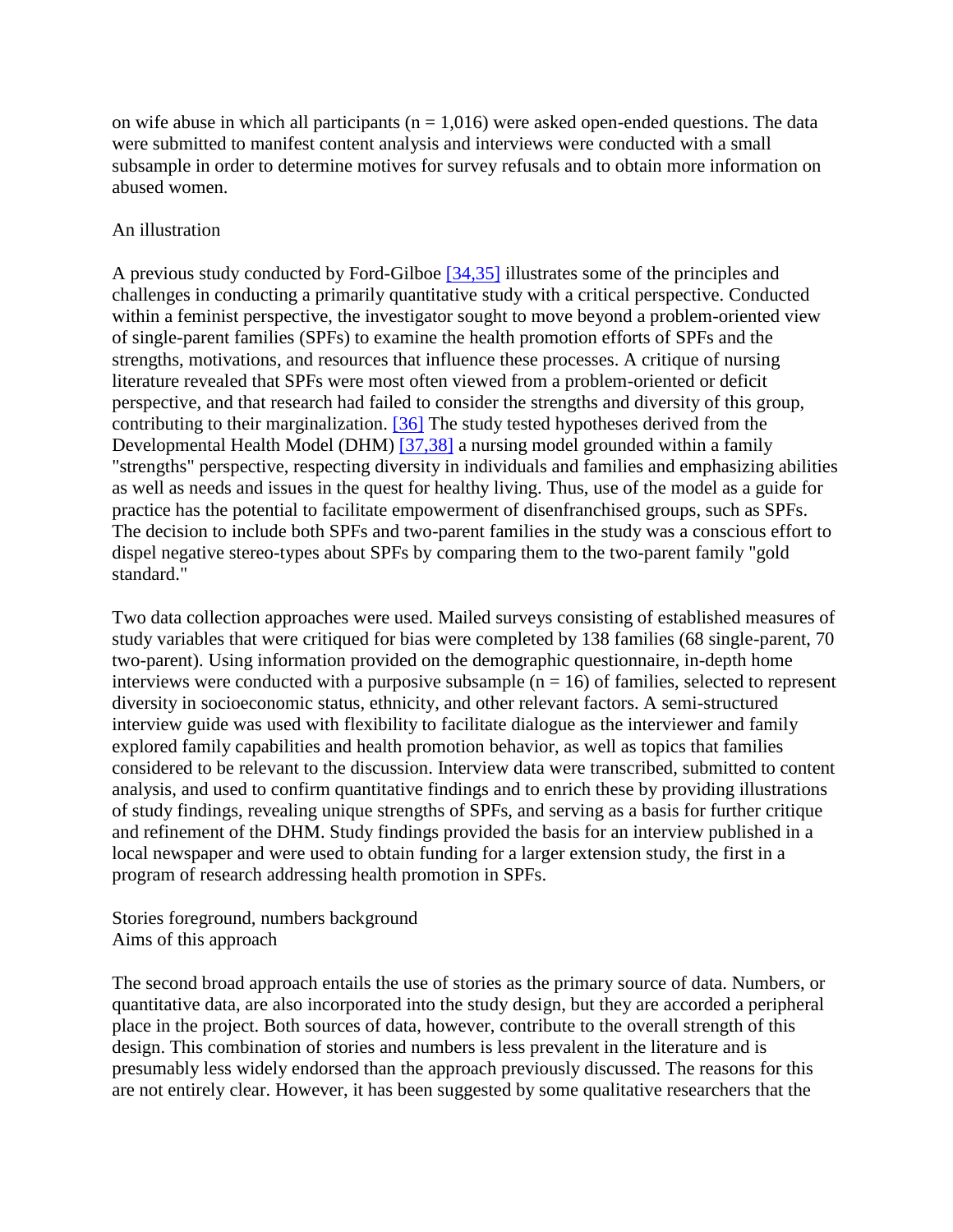use of numbers in qualitative studies violates the assumptions of the interpretive paradigm; thus, the numbers are considered to be incompatible with the aims of the research. [\[39\]](http://ovidsp.tx.ovid.com.proxy2.lib.uwo.ca:2048/spb/ovidweb.cgi#132) This viewpoint would seem to account for at least part of the reason that few studies using this approach could be located. Despite the lack of widespread support for the approach, it remains one with considerable potential merit.

It was stated that a primary purpose of placing "numbers foreground and stories background" in the critical paradigm is to shed light on sources of injustice, to challenge taken-for-granted attitudes and behaviors, and to further the agenda of social and political change. A secondary purpose is to foster personal growth and empowerment. The approach described in this section, using stories and numbers as the primary and secondary sources of data respectively, shares similar aims with the first approach. The emphasis, however, is different.

When stories comprise the primary source of data in critical research, their purpose is to provide a basis for researcher and research participants to engage in dialogue, reflection, and critique related to the phenomenon under investigation. These activities are the cornerstones of research grounded in a critical, theoretical and methodological perspective. According to Freire, [\[15\]](http://ovidsp.tx.ovid.com.proxy2.lib.uwo.ca:2048/spb/ovidweb.cgi#108) the process of facilitating empowerment begins with helping individuals gain a critical awareness of their situation. This process is akin to consciousness raising, or conscientizacao.

In essence the telling of the story enables the research participants to "name their reality" and to examine strategies for changing that reality. The researcher in this context is not a passive listener but is actively engaged with the research participants in a dialogic exchange. Thus, in this approach the emphasis is on personal change, growth, and empowerment. However, the critical researcher recognizes that individual consciousness and reality are the result of socially and historically created conditions. Individual problems and concerns do not occur in isolation and are often beyond one's individual control. Substantial and lasting change must occur on many levels, not only the individual.

The use of narrative storytelling is a methodologic approach used both in the interpretive paradigm and the critical paradigm. However, the use of stories in each paradigm differs in the purpose of the telling, the process by which stories are elicited, and the way in which the analysis is carried out. Within the interpretive paradigm the purpose of the story is to describe and understand the phenomenon under investigation. As the story unfolds the researcher may ask probing questions to gather additional information about the phenomenon, but the purpose is solely to gain additional descriptive insights. In contrast, the elicitation of stories in the critical paradigm is explicitly related to a desire to reveal hidden power imbalances and, thus, for researcher and research participants to achieve new understandings about the topic of interest, and to use those new understandings to bring about growth and change. Where researchers grounded in the interpretive paradigm claim to have no preconceptions about the particular phenomenon, critical researchers state their biases, and use these in the coconstruction of meaning with participants.

An important aim of critical researchers who use stories as a primary source of data is to create a collective awareness of one's situation. Therefore, one strategy that is often used is to conduct interviews in groups. Stevens [\[40\]](http://ovidsp.tx.ovid.com.proxy2.lib.uwo.ca:2048/spb/ovidweb.cgi#133) used this approach in her research about the health of lesbian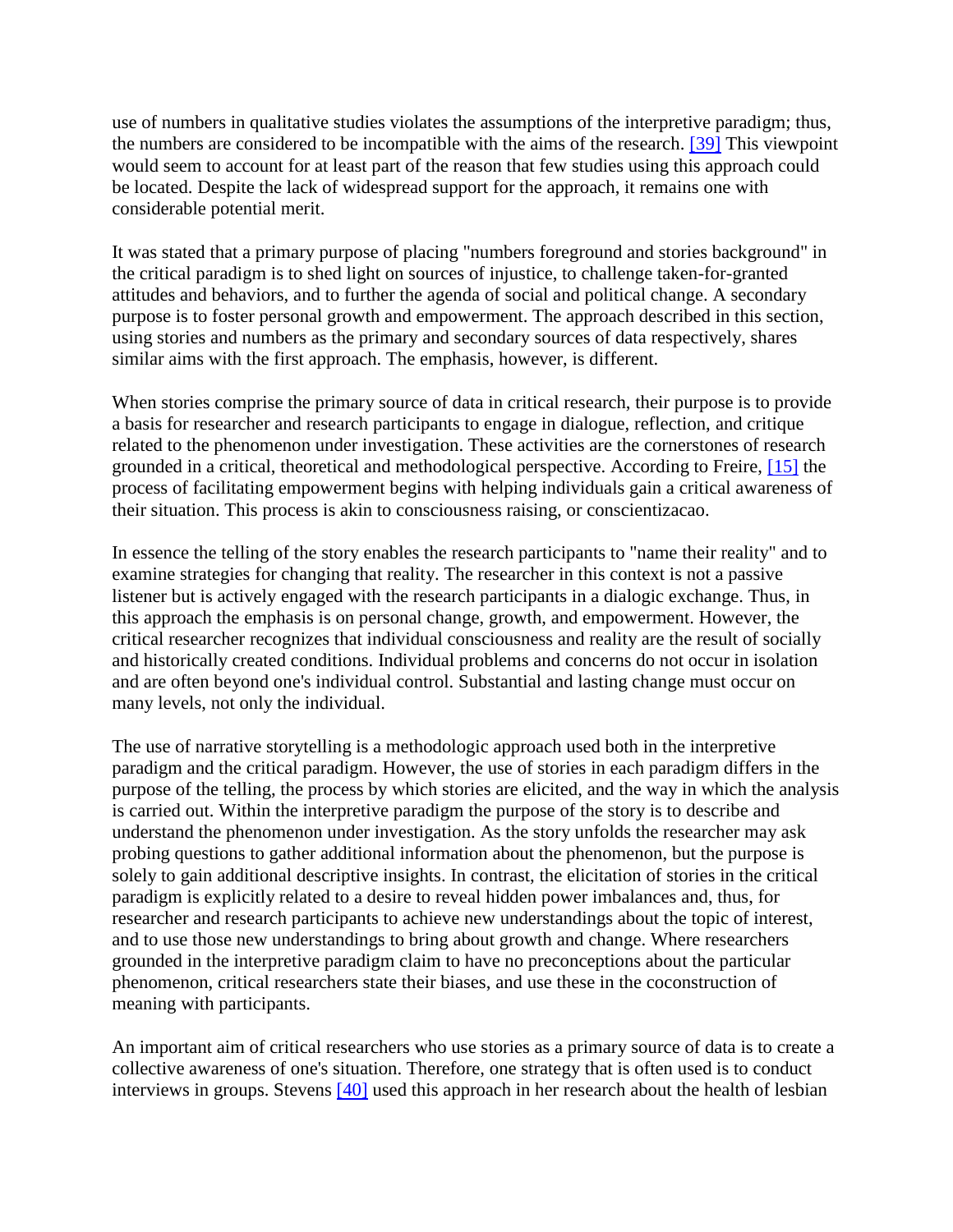women. As the women in her research came together to tell their stories, they began to see that many of the challenges they faced were not the result of individual deficiencies or weaknesses, but were due to inherent barriers and inequities in the existing structures and system. Thus, the group provided a context for collectivizing their individual experiences, for drawing strength from one another, and for examining strategies for change. This approach bears some similarity to focus group research, but the methodology and aims are different.

The use of numbers as a secondary source of data in critical studies may serve several functions. First, numbers can be persuasively used to document the significance of a particular issue or event. Because critical researchers often study the experiences of traditionally understudied or overlooked groups, numbers can draw attention to the magnitude of important issues. For example, a very brief population-based survey could be used to establish prevalence of a problem. This survey could also be used to identify which subsample of participants should be approached for more in-depth interviews.

Numbers can also be used to provide additional descriptive data. Because sample sizes are typically small, it may not be possible to generalize from the statistical findings. However, it may be possible to examine differences between subgroups of participants. Elucidation of such differences, and important associations, may then be further explored in larger survey studies. In addition, the use of numbers in this sense may yield insights into the ways in which diverse subgroups experience the same phenomenon. Underlying causes for noted differences may then be considered. Finally, this approach may also provide an opportunity to critique existing measures for completeness or relevance.

#### An illustration

Berman's [\[41\]](http://ovidsp.tx.ovid.com.proxy2.lib.uwo.ca:2048/spb/ovidweb.cgi#134) work with children who had witnessed violence is an example of how this approach may be used. In this critical narrative study, children of war and children of battered women were asked questions designed to elicit stories about the violence in their lives. The overall purposes of the study were to examine how children who have grown up amid violence "make sense" of their experiences and to understand the meaning of health when violence has been a part of the child's everyday reality. The study design was primarily qualitative; the children's stories comprised the main source of data. A secondary quantitative component of the study consisted of the administration of a standardized instrument to evaluate the degree of posttraumatic stress disorder (PTSD) among the study sample.

Although the term "interview" is used here, the encounters with the children were more dialogic than is customary in more traditional narrative approaches, and included the processes of reflection, listening, collaboration, and critique. Throughout, the participants were encouraged to reflect on parts of their lives that they might not have previously paid attention to, often in new and unfamiliar ways. As they contemplated the reasons for violence in their own lives, and for violence in society more generally, and the relationship between violence and health, they began to see their own realities differently, that is, more critically.

Recognizing that children express themselves in many ways, they were also given an opportunity to draw pictures or to write poems to help tell their stories. During a second interview 2 weeks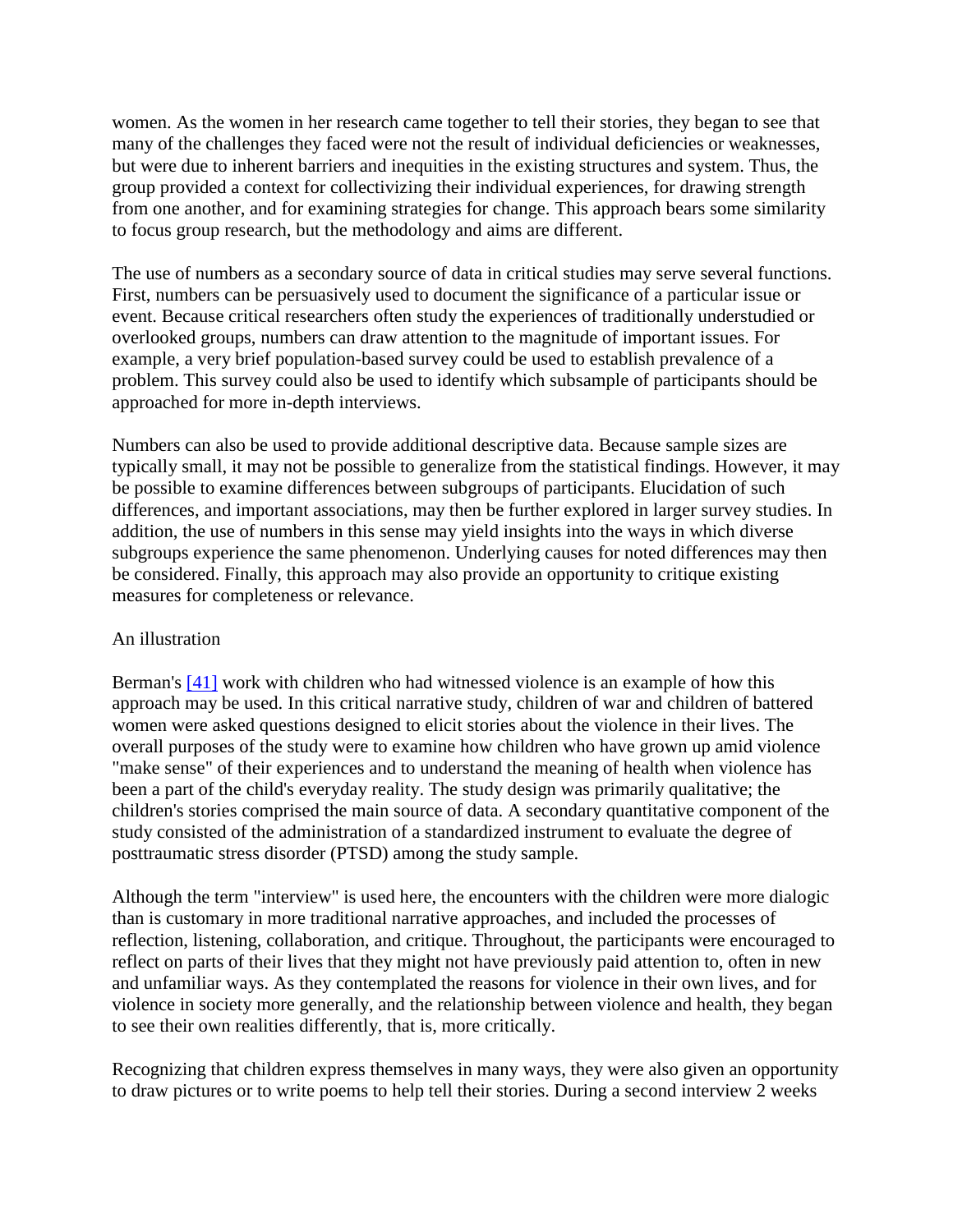later, emerging themes were shared, discussed, and modified, thereby involving the children actively in the construction and validation of meaning. Further discussion occurred about the meaning of violence in their lives. Thus, while subjective experiences were valued, they were examined within the context of broader social and political structures that allow and perpetuate the use of violence.

All participants were given the choice of meeting alone with the researcher, or in a small group with about two other children. The group interviews fostered a sense of solidarity and connection that would not have been possible through individual interviews. Thus, the group provided a context in which participants were able to analyze the struggles they had encountered, simultaneously begin to collectivize their experiences, and develop a sense of empowerment as they began to see the possibilities for change.

The quantitative findings in this study at times seemed inconsistent with the qualitative findings. Many of the children who appeared to be doing quite well and who revealed remarkable insights into the violence they had witnessed had high scores on the posttraumatic stress reaction index. The collection of both types of data provided a basis from which to critique the instrument and the conceptualization of PTSD. The findings lent support to the notion that posttraumatic stress responses are "normal" expected responses to abnormal situations.

The contributions that stories and numbers bring to the goal of change in this study are clear. If we wish to convince policy makers that children who witness violence are at risk for adverse sequelae, we can document that a high percentage of children demonstrated moderate to severe levels of posttraumatic stress symptomatology. Similarly, we can put forth a persuasive argument that such instruments only yield a partial picture of the way children make sense of their lives amid violence.

Stories and numbers with equal emphasis

A single research endeavor or an overall program of research can give equal attention to quantitative and qualitative data. In an enterprise that is attempting to foster empowerment of individual participants in equal measure to system change, a full range of methods and types of data can be incorporated. Quantitative data are typically generated using standardized instruments, while any combination of structured, semistructured, or open-ended interview techniques may be used to tap different qualitative aspects of the study.

The equal emphasis approach may be used to accomplish a variety of study aims:

• simultaneously or sequentially testing, adding to, or further specifying a theory through quantitative (eg, structural Equation modeling or qualitative (eg, grounded theory) analysis of data;

• establishing the prevalence of a phenomenon;

• fully exploring and contrasting the context of a particular phenomenon, including implicit or explicit power imbalances based on gender, ethnicity, ability, or sexual orientation; and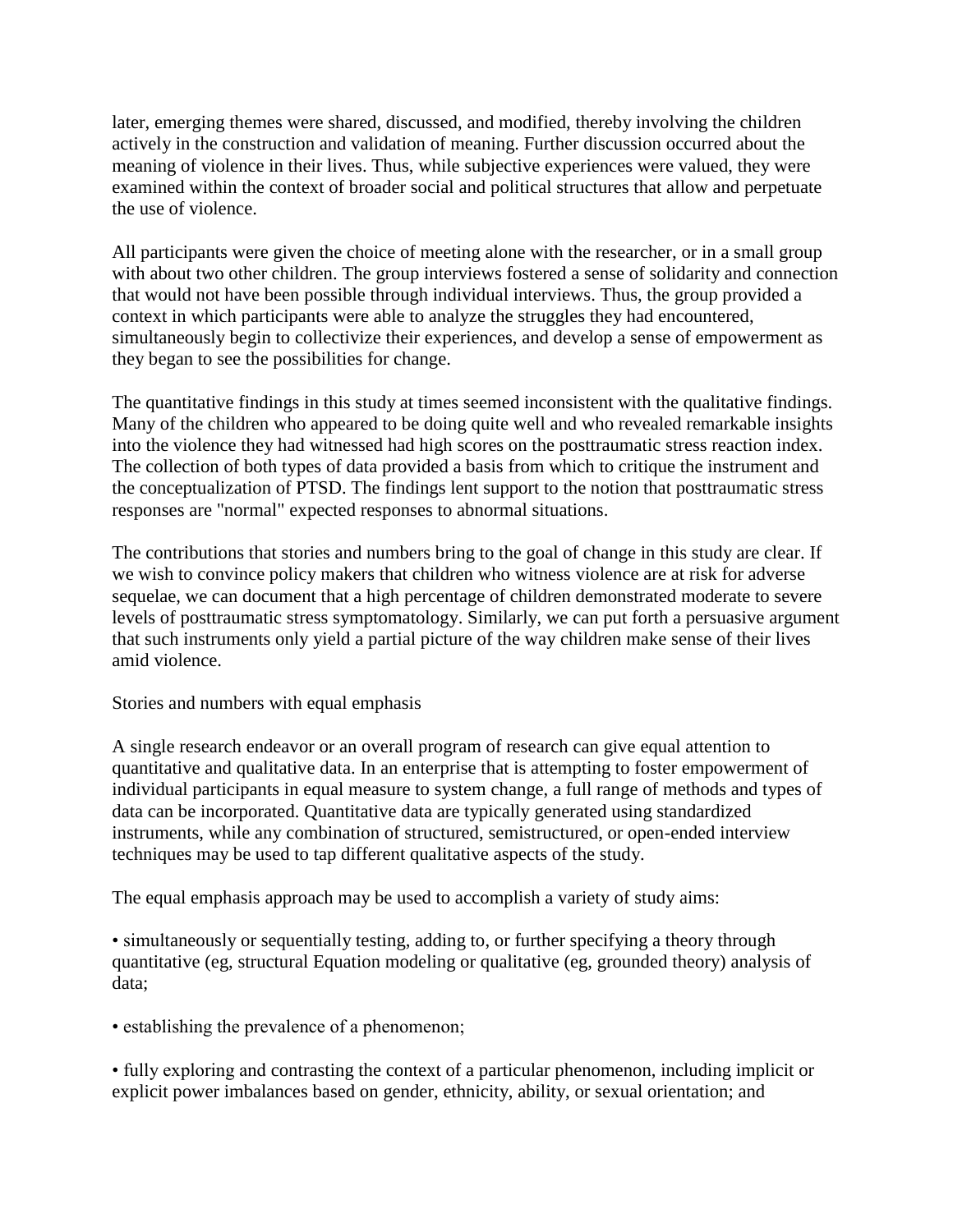• using participatory experimental methods to plan and then test a nursing intervention or community program.

Separate sets of in-depth interviews and observations could be used to explore the impact of the intervention on the system, intervenors, and clients.

A frequent criticism of purely quantitative data is that it lacks or strips the findings of context, which is germane to a holistic perspective. [\[23\]](http://ovidsp.tx.ovid.com.proxy2.lib.uwo.ca:2048/spb/ovidweb.cgi#116) Qualitative data, including observational data, can provide the context for quantitative findings, but the opposite is also true. Quantitative findings can help establish the status of those whose perceptions and realities are being analyzed qualitatively. For instance, participants' scores on a history of victimization instrument or the relative violence of their neighborhoods can help establish if their perceptions of increased risk for victimization are at least partly a reflection of internal or external realities.

Sample size is usually large enough to provide adequate power and cell sizes for multivariate analytic techniques. With sufficient sample sizes, apparent differences in ethnic, sexual orientation, or gender group responses, suggested by qualitative or quantitative analysis, and their underlying causes, can be examined to determine the relative influence of other structural factors (eg, income or neighborhood housing differences) on variables of interest. Throughout data collection, attention is paid to quantitative measurement of variables to establish aspects of oppression that could not be captured by qualitative findings alone. For instance, variables reflecting relative in-equality of income between groups, rather than absolute income, measures of neighborhood structural disintegration from governmental neglect, or combinations of variables representing community strengths can quantitatively represent important aspects of context that policy makers may see as more "objective" than individual perceptions alone. In combination with narratives, these quantitative contextual data are particularly persuasive.

In studies employing a more balanced mix of stories and numbers, at least some qualitative data are typically collected from all participants. In addition, a smaller subsample of participants may be invited to provide in-depth data on specific issues. Such research endeavors result in large, complicated datasets and must often be published in separate articles or book form in order to fully present the results. They often require diverse data analytic and methodologic expertise and are best undertaken by a research team that brings an understanding of the community interests, as well as the academic skills needed to carry out the project.

#### An illustration

An illustration of an equal emphasis approach can be found in Campbell and associates' investigation of women's responses to battering over time. [\[42-44\]](http://ovidsp.tx.ovid.com.proxy2.lib.uwo.ca:2048/spb/ovidweb.cgi#135) A volunteer sample of 164 battered women from the community were interviewed three times over 4 years. Normed instruments were used as well as an interview protocol that was administered in a dialogic manner. It was made clear at the onset that both participants and researchers were to ask questions of each other. The first and last questions of the interview schedule were open ended. Responses to these two questions formed the primary base for the qualitative analysis augmented by other semistructured interview responses. There were several opportunities for participant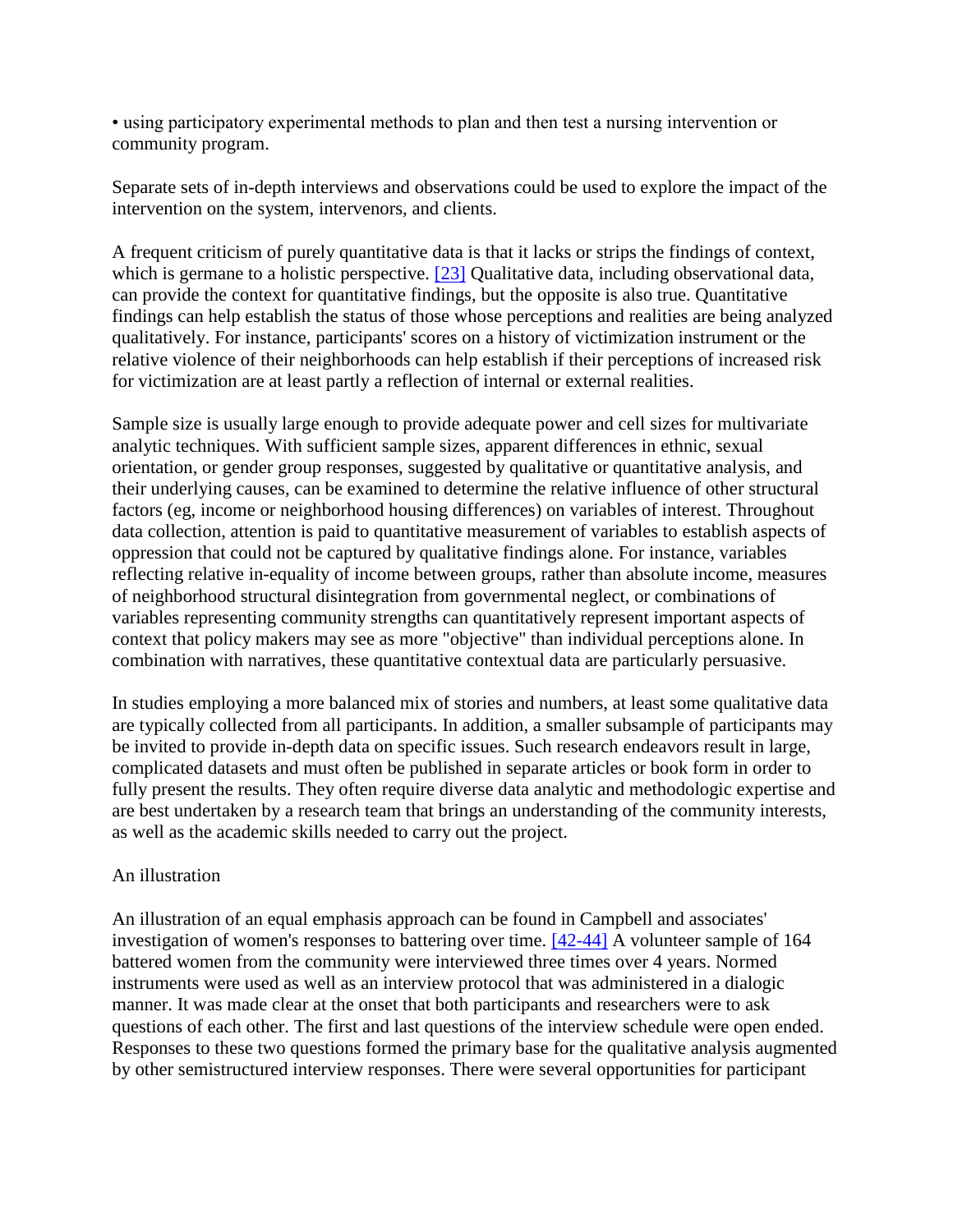commentary within the interview process and additional open-ended questions within the interview protocol.

The interview ended with a participant-administered "danger assessment" [\[45,46\]](http://ovidsp.tx.ovid.com.proxy2.lib.uwo.ca:2048/spb/ovidweb.cgi#138) and advocacy protocol that included safety planning and referral. If desired, the interviewer initiated phone calls to other resources. The women were given an opportunity to choose the ethnic background of the interviewer and their preferences were honored whenever possible. An effort was made to conduct all three interviews with the same interviewer. However, because some women were late or came for appointments on unscheduled days, they often chose to complete the interview with an alternate interviewer rather than return at another time. Other emancipatory strategies included sharing the interpretation of their current and prior instrument scores with the women and asking for their perceptions of or validation of these results. Preliminary analysis of quantitative and qualitative data was also shared with study participants.

Analysis so far has consisted of (1) structural Equation modelingand multiple regression analysis, both augmented by qualitative data to help interpret results; (2) an analysis of participant change over time, which uses both quantitative instrument data and content analysis of semistructured questions responses; and (3) a primarily qualitative thematic analysis of a randomly selected subsample, which is augmented by some of the quantitative data to establish context for the qualitative findings (eg, the relative severity of abuse experienced by women expressing similar themes). The findings have been used in many policy-level meetings and forums to help establish the strengths of battered women and to improve health care system responses to their issues.

# BEYOND METHODS

Kuhn [\[47\]](http://ovidsp.tx.ovid.com.proxy2.lib.uwo.ca:2048/spb/ovidweb.cgi#140) wrote that scientific revolutions occur and new paradigmatic perspectives evolve as new types of knowledge are needed, and as gaps or limitations in dominant perspectives become evident. The growth of interest in a critical nursing science may be viewed as a logical evolution in the development of nursing science. As nursing knowledge has grown exponentially in the last 20 years, we have become increasingly attuned to the ways in which social, cultural, and political realities influence health and illness experiences. As Meleis [\[48\]](http://ovidsp.tx.ovid.com.proxy2.lib.uwo.ca:2048/spb/ovidweb.cgi#141) has so often and eloquently insisted, issues and concerns related to health cannot be adequately understood or addressed as individual problems, apart from the broader social and political world. Similarly, researchers now recognize that constructs such as race, gender, age, or ability are not simply neutral variables to be isolated and controlled, but are influenced by conditions that are socially and historically produced, by the larger context in which they are situated. In essence, we have become increasingly critical.

Still, as often occurs with new ideas or approaches, there is caution and skepticism. While the idea of combining stories and numbers is by no means revolutionary, using them to further the agenda of action and change, within the framework of a critical nursing science, is quite new. Just 10 years ago, knowledge generated in the constructivist, or interpretive, paradigm was viewed as "cutting edge." There were many who questioned the scientific merits of interpretive methods. Today, qualitative methods are widely accepted and integral to the development of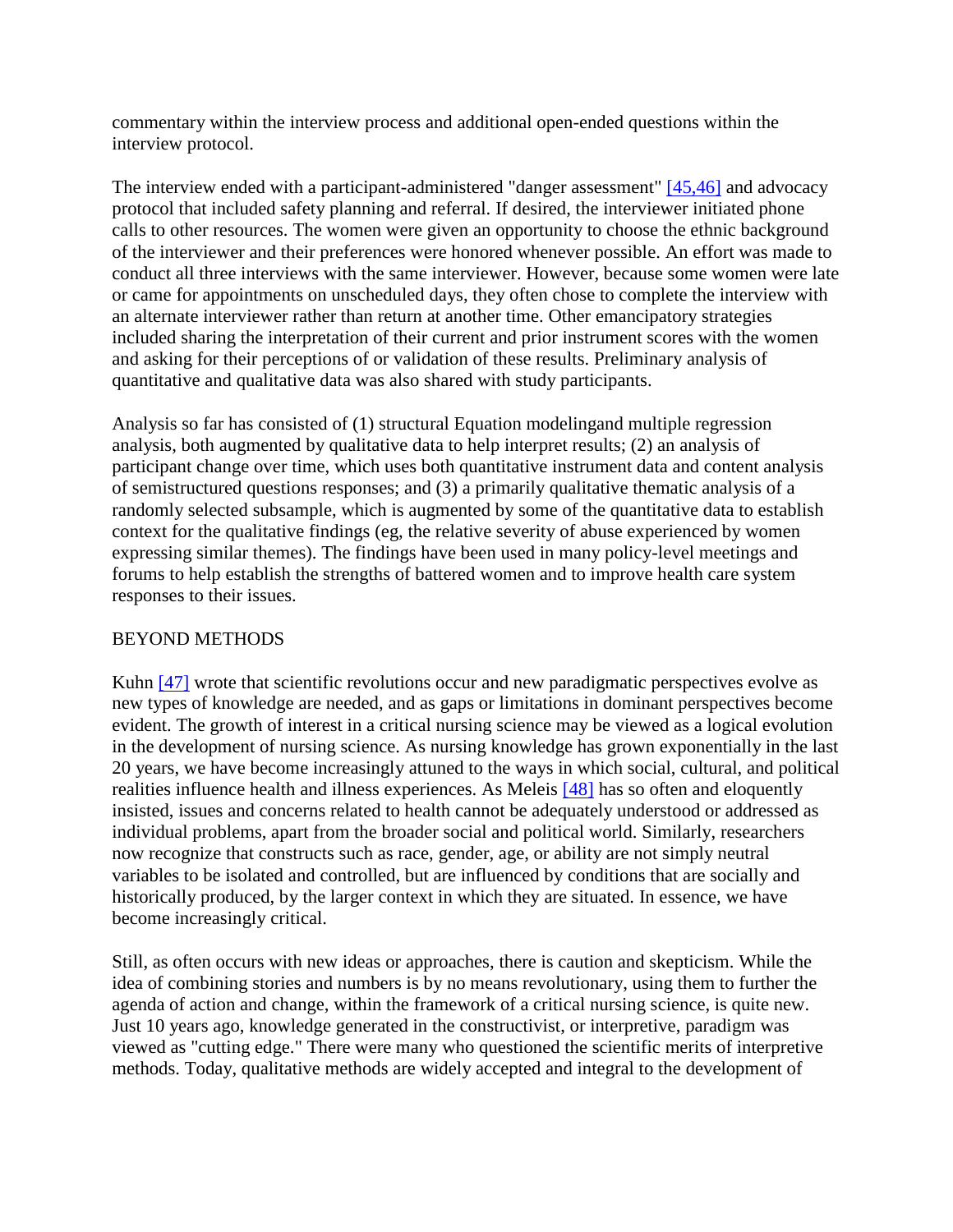humanistic nursing science. We envision that this will be the case for critical methods in the nottoo-distant future.

The approaches described in this article differ in their use of methods, but the broad aims are similar and congruent with the critical paradigm. This delineation of approaches is not intended to be the definitive word on critical research; many combinations and designs are possible. Decisions regarding choice of methods and how those methods are used stem from the type of change or action desired.

### OVERCOMING CHALLENGES

Beyond decisions regarding research design, nursing scholars who choose to place their work within the rubric of a critical paradigm are likely to encounter many challenges. The first challenge pertains to the formation of research teams. Bringing about change necessitates active involvement of those toward whom change is directed. Participatory or action research is appropriate. However, this type of research requires the inclusion of community representatives in the development, implementation, and evaluation of a particular project. Unfortunately, the many strengths and insights community leaders bring to the project are often neither valued nor recognized by potential funding agencies. A compromise that has worked for us is to form teams comprising both individuals with the academic credentials and track record for research, and community members with an in-depth understanding of the phenomena under investigation. [\[32\]](http://ovidsp.tx.ovid.com.proxy2.lib.uwo.ca:2048/spb/ovidweb.cgi#125)

A related challenge concerns funding for critical research. Because reviewers are typically unfamiliar with the aims or assumptions of the critical paradigm, descriptions must be explicit, with sufficient methodologic explanations to enable reviewers to fairly evaluate the scientific merits of this approach. Many aspects of a proposal may differ from more traditional research grants, and the rationales for methodologic decisions must be clearly articulated. The benefits of combining stories and numbers may not be evident to reviewers. Thus, researchers must clearly describe the contribution of each type of data. Criteria for evaluating critical research are different from those used in the postpositivist or interpretive paradigm. [\[9\]](http://ovidsp.tx.ovid.com.proxy2.lib.uwo.ca:2048/spb/ovidweb.cgi#102) Lather [\[49\]](http://ovidsp.tx.ovid.com.proxy2.lib.uwo.ca:2048/spb/ovidweb.cgi#142) has put forth the notion of "catalytic validity" to refer to the extent to which the project has resulted in change. Although Lather's discussion of this concept pertains to individual change, we prefer to think of it more broadly to include the idea of systemic change as well. Similarly, the criterion of "cultural competence" has been suggested by Meleis [\[50\]](http://ovidsp.tx.ovid.com.proxy2.lib.uwo.ca:2048/spb/ovidweb.cgi#143) and Fontes. [\[51\]](http://ovidsp.tx.ovid.com.proxy2.lib.uwo.ca:2048/spb/ovidweb.cgi#144) How a particular study attends to these hallmarks of "good science" needs to be fully explained in proposals for funding. In addition, dissemination of research findings in the critical paradigm is not limited to presentations to academic conferences or publications in scholarly journals. One aspect of the agenda of change is to return research findings to the community. Thus, dissemination may include presentations or workshops in the community, or development of literature in a format that is readily accessible to the public. Costs of these less traditional dissemination strategies should be included in grant applications and justified using methodologic principles. At all stages, it is incumbent upon the researcher to assist reviewers to understand the essence of critical research, to appreciate its scientific merits, and to see its importance.

The merits implicit in a critical paradigm for nursing are many and varied. Endowed with diverse sources of information, it is possible to use this information in multiple ways. In essence,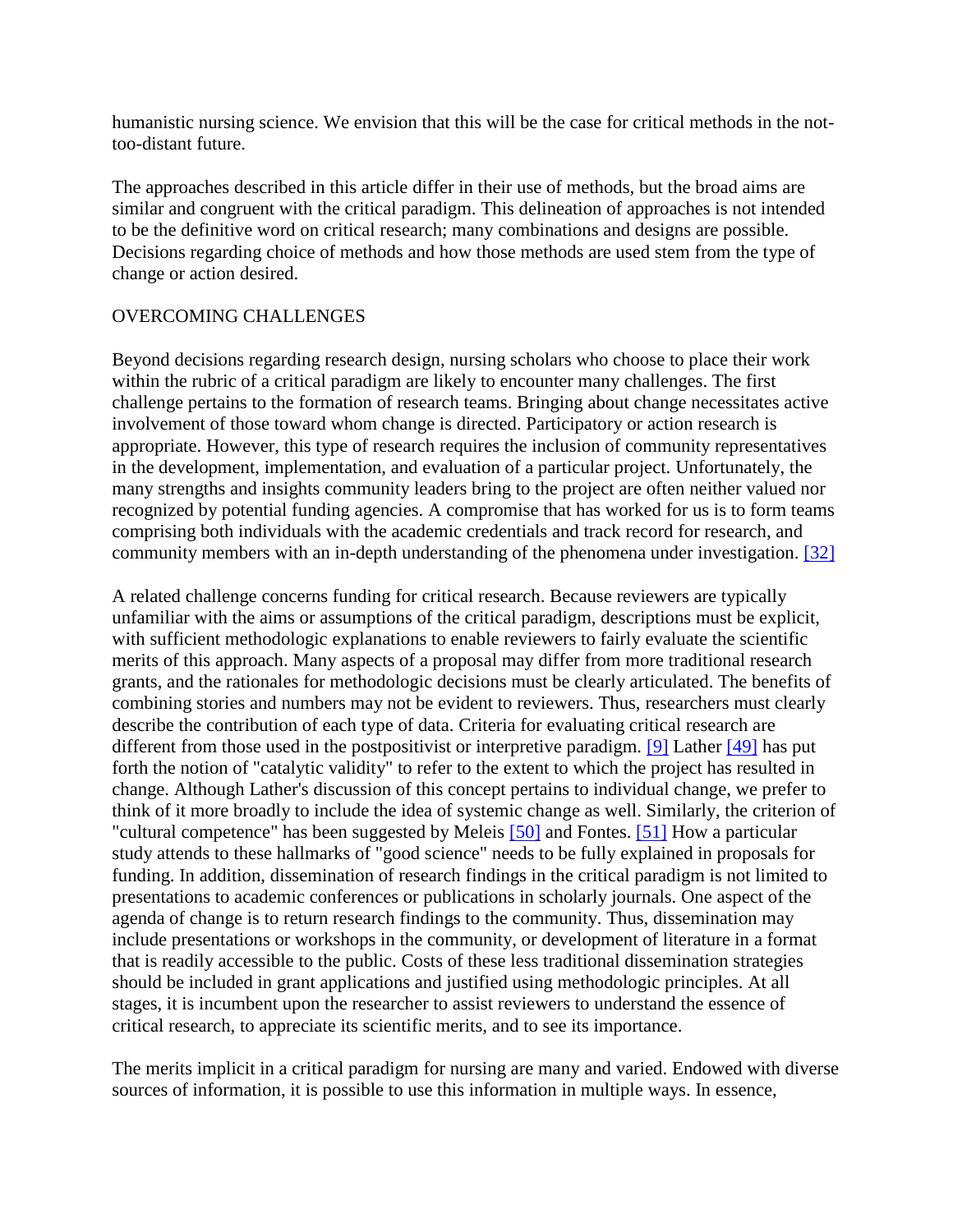critically grounded researchers are pragmatists. Decisions regarding what type of data to collect and how to use it are determined by the researchers' central goals related to action, change, and empowerment. Opportunities to pursue and test novel approaches require that we remain open to new ways of looking at old issues. As new paradigms gain credibility and acceptance, the boundaries of our knowledge broaden. Nursing scholars who are interested in pursuing the possibilities of a critical nursing science face many challenges, but these are by no means insurmountable. In fact, because of its roots in praxis and activism and its acceptance of both quantitative and qualitative methods, nursing is well positioned to provide leadership in the development of new ways of combining stories and numbers to foster the agenda of empowerment and change.

# **REFERENCES**

1. Allen D. Nursing research and social control: alternative models of science that emphasize understanding and emancipation. IMAGE: J Nurs Sch. 1985;17(2):58-64. [\[Context Link\]](http://ovidsp.tx.ovid.com.proxy2.lib.uwo.ca:2048/spb/ovidweb.cgi#16)

2. Bunting S, Campbell JC. Through a feminist lens: a model to guide nursing research. In: Chinn PL, ed. Advances in Methods of Inquiry for Nursing. Gaithersburg, Md: Aspen Publishers; 1994. [\[Context Link\]](http://ovidsp.tx.ovid.com.proxy2.lib.uwo.ca:2048/spb/ovidweb.cgi#16)

3. Kendall J. Fighting back: promoting emancipatory nursing actions. Adv Nurs Sci. 1992;15(2):1-15. [Ovid Full Text](http://ovidsp.tx.ovid.com.proxy2.lib.uwo.ca:2048/spb/ovidweb.cgi?Link+Set+Ref=00012272-199809000-00002|00012272_1992_15_1_kendall_emancipatory_%7c00012272-199809000-00002%23xpointer%28id%28R3-2%29%29%7c10%7chttp%3a%2f%2facs.tx.ovid.com%2facs%2f.5c103e04ef61e5550ce593f7adca05af0334ad3d6d38a1f400230673b342cfb54bea84c4ae6dba622ed2fc4eb4096d3967.gif%7covftdb%7c00012272-199212000-00003&P=96&S=ICEOFPPHKMDDKDNONCILICGJAGPPAA00&WebLinkReturn=Full+Text%3dL%7cS.sh.15.16%7c0%7c00012272-199809000-00002) [Bibliographic Links](http://ovidsp.tx.ovid.com.proxy2.lib.uwo.ca:2048/spb/ovidweb.cgi?Link+Set+Ref=00012272-199809000-00002|00012272_1992_15_1_kendall_emancipatory_%7c00012272-199809000-00002%23xpointer%28id%28R3-2%29%29%7c60%7chttp%3a%2f%2facs.tx.ovid.com%2facs%2f.14038a58de48ffa86f4ee5c84b99ffb3634b4b40918581081964493cf03a9948ecbddf0655fc0acf8b.gif%7covftdb%7c00012272-199212000-00003&P=96&S=ICEOFPPHKMDDKDNONCILICGJAGPPAA00&WebLinkReturn=Full+Text%3dL%7cS.sh.15.16%7c0%7c00012272-199809000-00002) [Library Holdings](http://ovidsp.tx.ovid.com.proxy2.lib.uwo.ca:2048/spb/ovidweb.cgi?Link+Set+Ref=00012272-199809000-00002|00012272_1992_15_1_kendall_emancipatory_%7c00012272-199809000-00002%23xpointer%28id%28R3-2%29%29%7c90%7chttp%3a%2f%2facs.tx.ovid.com%2facs%2f.8743d5299570bc97ef1f5b86f319dbf259ae8e835f5f38c7ec311558ff60982f92d6f745759defaf67.gif%7covftdb%7c00012272-199212000-00003&P=96&S=ICEOFPPHKMDDKDNONCILICGJAGPPAA00&WebLinkReturn=Full+Text%3dL%7cS.sh.15.16%7c0%7c00012272-199809000-00002) [\[Context](http://ovidsp.tx.ovid.com.proxy2.lib.uwo.ca:2048/spb/ovidweb.cgi#16) Link]

4. Liaschenko J. Feminist ethics and cultural ethos: revisiting a nursing debate. Adv Nurs Sci. 1993;15(4):71-81. [Ovid Full Text](http://ovidsp.tx.ovid.com.proxy2.lib.uwo.ca:2048/spb/ovidweb.cgi?Link+Set+Ref=00012272-199809000-00002|00012272_1993_15_71_liaschenko_revisiting_%7c00012272-199809000-00002%23xpointer%28id%28R4-2%29%29%7c10%7chttp%3a%2f%2facs.tx.ovid.com%2facs%2f.5c103e04ef61e5550ce593f7adca05af0334ad3d6d38a1f400230673b342cfb54bea84c4ae6dba622ed2fc4eb4096d3967.gif%7covftdb%7c00012272-199306000-00008&P=97&S=ICEOFPPHKMDDKDNONCILICGJAGPPAA00&WebLinkReturn=Full+Text%3dL%7cS.sh.15.16%7c0%7c00012272-199809000-00002) [Bibliographic Links](http://ovidsp.tx.ovid.com.proxy2.lib.uwo.ca:2048/spb/ovidweb.cgi?Link+Set+Ref=00012272-199809000-00002|00012272_1993_15_71_liaschenko_revisiting_%7c00012272-199809000-00002%23xpointer%28id%28R4-2%29%29%7c60%7chttp%3a%2f%2facs.tx.ovid.com%2facs%2f.14038a58de48ffa86f4ee5c84b99ffb3634b4b40918581081964493cf03a9948ecbddf0655fc0acf8b.gif%7covftdb%7c00012272-199306000-00008&P=97&S=ICEOFPPHKMDDKDNONCILICGJAGPPAA00&WebLinkReturn=Full+Text%3dL%7cS.sh.15.16%7c0%7c00012272-199809000-00002) [Library Holdings](http://ovidsp.tx.ovid.com.proxy2.lib.uwo.ca:2048/spb/ovidweb.cgi?Link+Set+Ref=00012272-199809000-00002|00012272_1993_15_71_liaschenko_revisiting_%7c00012272-199809000-00002%23xpointer%28id%28R4-2%29%29%7c90%7chttp%3a%2f%2facs.tx.ovid.com%2facs%2f.8743d5299570bc97ef1f5b86f319dbf259ae8e835f5f38c7ec311558ff60982f92d6f745759defaf67.gif%7covftdb%7c00012272-199306000-00008&P=97&S=ICEOFPPHKMDDKDNONCILICGJAGPPAA00&WebLinkReturn=Full+Text%3dL%7cS.sh.15.16%7c0%7c00012272-199809000-00002) [\[Context Link\]](http://ovidsp.tx.ovid.com.proxy2.lib.uwo.ca:2048/spb/ovidweb.cgi#16)

5. Thompson JL. Critical scholarship: the critique of domination in nursing. Adv Nurs Sci. 1987;10(1):27-38. [Ovid Full Text](http://ovidsp.tx.ovid.com.proxy2.lib.uwo.ca:2048/spb/ovidweb.cgi?Link+Set+Ref=00012272-199809000-00002|00012272_1987_10_27_thompson_scholarship_%7c00012272-199809000-00002%23xpointer%28id%28R5-2%29%29%7c10%7chttp%3a%2f%2facs.tx.ovid.com%2facs%2f.5c103e04ef61e5550ce593f7adca05af0334ad3d6d38a1f400230673b342cfb54bea84c4ae6dba622ed2fc4eb4096d3967.gif%7covftdb%7c00012272-198710000-00008&P=98&S=ICEOFPPHKMDDKDNONCILICGJAGPPAA00&WebLinkReturn=Full+Text%3dL%7cS.sh.15.16%7c0%7c00012272-199809000-00002) [Bibliographic Links](http://ovidsp.tx.ovid.com.proxy2.lib.uwo.ca:2048/spb/ovidweb.cgi?Link+Set+Ref=00012272-199809000-00002|00012272_1987_10_27_thompson_scholarship_%7c00012272-199809000-00002%23xpointer%28id%28R5-2%29%29%7c60%7chttp%3a%2f%2facs.tx.ovid.com%2facs%2f.14038a58de48ffa86f4ee5c84b99ffb3634b4b40918581081964493cf03a9948ecbddf0655fc0acf8b.gif%7covftdb%7c00012272-198710000-00008&P=98&S=ICEOFPPHKMDDKDNONCILICGJAGPPAA00&WebLinkReturn=Full+Text%3dL%7cS.sh.15.16%7c0%7c00012272-199809000-00002) [Library Holdings](http://ovidsp.tx.ovid.com.proxy2.lib.uwo.ca:2048/spb/ovidweb.cgi?Link+Set+Ref=00012272-199809000-00002|00012272_1987_10_27_thompson_scholarship_%7c00012272-199809000-00002%23xpointer%28id%28R5-2%29%29%7c90%7chttp%3a%2f%2facs.tx.ovid.com%2facs%2f.8743d5299570bc97ef1f5b86f319dbf259ae8e835f5f38c7ec311558ff60982f92d6f745759defaf67.gif%7covftdb%7c00012272-198710000-00008&P=98&S=ICEOFPPHKMDDKDNONCILICGJAGPPAA00&WebLinkReturn=Full+Text%3dL%7cS.sh.15.16%7c0%7c00012272-199809000-00002) [\[Context Link\]](http://ovidsp.tx.ovid.com.proxy2.lib.uwo.ca:2048/spb/ovidweb.cgi#16)

6. Dzurec LC, Abraham IL. The nature of inquiry: linking quantitative and qualitative research. Adv Nurs Sci. 1993;16(1):73-79. [Ovid Full Text](http://ovidsp.tx.ovid.com.proxy2.lib.uwo.ca:2048/spb/ovidweb.cgi?Link+Set+Ref=00012272-199809000-00002|00012272_1993_16_73_dzurec_quantitative_%7c00012272-199809000-00002%23xpointer%28id%28R6-2%29%29%7c10%7chttp%3a%2f%2facs.tx.ovid.com%2facs%2f.5c103e04ef61e5550ce593f7adca05af0334ad3d6d38a1f400230673b342cfb54bea84c4ae6dba622ed2fc4eb4096d3967.gif%7covftdb%7c00012272-199309000-00009&P=99&S=ICEOFPPHKMDDKDNONCILICGJAGPPAA00&WebLinkReturn=Full+Text%3dL%7cS.sh.15.16%7c0%7c00012272-199809000-00002) [Bibliographic Links](http://ovidsp.tx.ovid.com.proxy2.lib.uwo.ca:2048/spb/ovidweb.cgi?Link+Set+Ref=00012272-199809000-00002|00012272_1993_16_73_dzurec_quantitative_%7c00012272-199809000-00002%23xpointer%28id%28R6-2%29%29%7c60%7chttp%3a%2f%2facs.tx.ovid.com%2facs%2f.14038a58de48ffa86f4ee5c84b99ffb3634b4b40918581081964493cf03a9948ecbddf0655fc0acf8b.gif%7covftdb%7c00012272-199309000-00009&P=99&S=ICEOFPPHKMDDKDNONCILICGJAGPPAA00&WebLinkReturn=Full+Text%3dL%7cS.sh.15.16%7c0%7c00012272-199809000-00002) [Library Holdings](http://ovidsp.tx.ovid.com.proxy2.lib.uwo.ca:2048/spb/ovidweb.cgi?Link+Set+Ref=00012272-199809000-00002|00012272_1993_16_73_dzurec_quantitative_%7c00012272-199809000-00002%23xpointer%28id%28R6-2%29%29%7c90%7chttp%3a%2f%2facs.tx.ovid.com%2facs%2f.8743d5299570bc97ef1f5b86f319dbf259ae8e835f5f38c7ec311558ff60982f92d6f745759defaf67.gif%7covftdb%7c00012272-199309000-00009&P=99&S=ICEOFPPHKMDDKDNONCILICGJAGPPAA00&WebLinkReturn=Full+Text%3dL%7cS.sh.15.16%7c0%7c00012272-199809000-00002) [\[Context](http://ovidsp.tx.ovid.com.proxy2.lib.uwo.ca:2048/spb/ovidweb.cgi#17)  [Link\]](http://ovidsp.tx.ovid.com.proxy2.lib.uwo.ca:2048/spb/ovidweb.cgi#17)

7. Moccia P. A critique of compromise: beyond the methods debate. Adv Nurs Sci. 1988;10(4):1-9. [Ovid Full Text](http://ovidsp.tx.ovid.com.proxy2.lib.uwo.ca:2048/spb/ovidweb.cgi?Link+Set+Ref=00012272-199809000-00002|00012272_1988_10_1_moccia_compromise_%7c00012272-199809000-00002%23xpointer%28id%28R7-2%29%29%7c10%7chttp%3a%2f%2facs.tx.ovid.com%2facs%2f.5c103e04ef61e5550ce593f7adca05af0334ad3d6d38a1f400230673b342cfb54bea84c4ae6dba622ed2fc4eb4096d3967.gif%7covftdb%7c00012272-198807000-00003&P=100&S=ICEOFPPHKMDDKDNONCILICGJAGPPAA00&WebLinkReturn=Full+Text%3dL%7cS.sh.15.16%7c0%7c00012272-199809000-00002) [Bibliographic Links](http://ovidsp.tx.ovid.com.proxy2.lib.uwo.ca:2048/spb/ovidweb.cgi?Link+Set+Ref=00012272-199809000-00002|00012272_1988_10_1_moccia_compromise_%7c00012272-199809000-00002%23xpointer%28id%28R7-2%29%29%7c60%7chttp%3a%2f%2facs.tx.ovid.com%2facs%2f.14038a58de48ffa86f4ee5c84b99ffb3634b4b40918581081964493cf03a9948ecbddf0655fc0acf8b.gif%7covftdb%7c00012272-198807000-00003&P=100&S=ICEOFPPHKMDDKDNONCILICGJAGPPAA00&WebLinkReturn=Full+Text%3dL%7cS.sh.15.16%7c0%7c00012272-199809000-00002) [Library Holdings](http://ovidsp.tx.ovid.com.proxy2.lib.uwo.ca:2048/spb/ovidweb.cgi?Link+Set+Ref=00012272-199809000-00002|00012272_1988_10_1_moccia_compromise_%7c00012272-199809000-00002%23xpointer%28id%28R7-2%29%29%7c90%7chttp%3a%2f%2facs.tx.ovid.com%2facs%2f.8743d5299570bc97ef1f5b86f319dbf259ae8e835f5f38c7ec311558ff60982f92d6f745759defaf67.gif%7covftdb%7c00012272-198807000-00003&P=100&S=ICEOFPPHKMDDKDNONCILICGJAGPPAA00&WebLinkReturn=Full+Text%3dL%7cS.sh.15.16%7c0%7c00012272-199809000-00002) [\[Context Link\]](http://ovidsp.tx.ovid.com.proxy2.lib.uwo.ca:2048/spb/ovidweb.cgi#17)

8. Morse JM. Strategies for sampling. In: Morse JM, ed. Qualitative Nursing Research: A Contemporary Dialogue. Newbury Park, Calif: Sage Publications; 1991. [\[Context Link\]](http://ovidsp.tx.ovid.com.proxy2.lib.uwo.ca:2048/spb/ovidweb.cgi#17)

9. Ford-Gilboe M, Campbell JC, Berman H. Stories and numbers: coexistence without compromise. Adv Nurs Sci. 1995;18(1):14-26. [Ovid Full Text](http://ovidsp.tx.ovid.com.proxy2.lib.uwo.ca:2048/spb/ovidweb.cgi?Link+Set+Ref=00012272-199809000-00002|00012272_1995_18_14_gilboe_coexistence_%7c00012272-199809000-00002%23xpointer%28id%28R9-2%29%29%7c10%7chttp%3a%2f%2facs.tx.ovid.com%2facs%2f.5c103e04ef61e5550ce593f7adca05af0334ad3d6d38a1f400230673b342cfb54bea84c4ae6dba622ed2fc4eb4096d3967.gif%7covftdb%7c00012272-199509000-00003&P=102&S=ICEOFPPHKMDDKDNONCILICGJAGPPAA00&WebLinkReturn=Full+Text%3dL%7cS.sh.15.16%7c0%7c00012272-199809000-00002) [Bibliographic Links](http://ovidsp.tx.ovid.com.proxy2.lib.uwo.ca:2048/spb/ovidweb.cgi?Link+Set+Ref=00012272-199809000-00002|00012272_1995_18_14_gilboe_coexistence_%7c00012272-199809000-00002%23xpointer%28id%28R9-2%29%29%7c60%7chttp%3a%2f%2facs.tx.ovid.com%2facs%2f.14038a58de48ffa86f4ee5c84b99ffb3634b4b40918581081964493cf03a9948ecbddf0655fc0acf8b.gif%7covftdb%7c00012272-199509000-00003&P=102&S=ICEOFPPHKMDDKDNONCILICGJAGPPAA00&WebLinkReturn=Full+Text%3dL%7cS.sh.15.16%7c0%7c00012272-199809000-00002) [Library](http://ovidsp.tx.ovid.com.proxy2.lib.uwo.ca:2048/spb/ovidweb.cgi?Link+Set+Ref=00012272-199809000-00002|00012272_1995_18_14_gilboe_coexistence_%7c00012272-199809000-00002%23xpointer%28id%28R9-2%29%29%7c90%7chttp%3a%2f%2facs.tx.ovid.com%2facs%2f.8743d5299570bc97ef1f5b86f319dbf259ae8e835f5f38c7ec311558ff60982f92d6f745759defaf67.gif%7covftdb%7c00012272-199509000-00003&P=102&S=ICEOFPPHKMDDKDNONCILICGJAGPPAA00&WebLinkReturn=Full+Text%3dL%7cS.sh.15.16%7c0%7c00012272-199809000-00002)  [Holdings](http://ovidsp.tx.ovid.com.proxy2.lib.uwo.ca:2048/spb/ovidweb.cgi?Link+Set+Ref=00012272-199809000-00002|00012272_1995_18_14_gilboe_coexistence_%7c00012272-199809000-00002%23xpointer%28id%28R9-2%29%29%7c90%7chttp%3a%2f%2facs.tx.ovid.com%2facs%2f.8743d5299570bc97ef1f5b86f319dbf259ae8e835f5f38c7ec311558ff60982f92d6f745759defaf67.gif%7covftdb%7c00012272-199509000-00003&P=102&S=ICEOFPPHKMDDKDNONCILICGJAGPPAA00&WebLinkReturn=Full+Text%3dL%7cS.sh.15.16%7c0%7c00012272-199809000-00002) [\[Context Link\]](http://ovidsp.tx.ovid.com.proxy2.lib.uwo.ca:2048/spb/ovidweb.cgi#17)

10. Guba EG, Lincoln YS. Competing paradigms in qualitative research. In: Denzin NK, Lincoln YS, eds. Handbook of Qualitative Research. Thousand Oaks, Calif: Sage; 1994. [\[Context Link\]](http://ovidsp.tx.ovid.com.proxy2.lib.uwo.ca:2048/spb/ovidweb.cgi#20)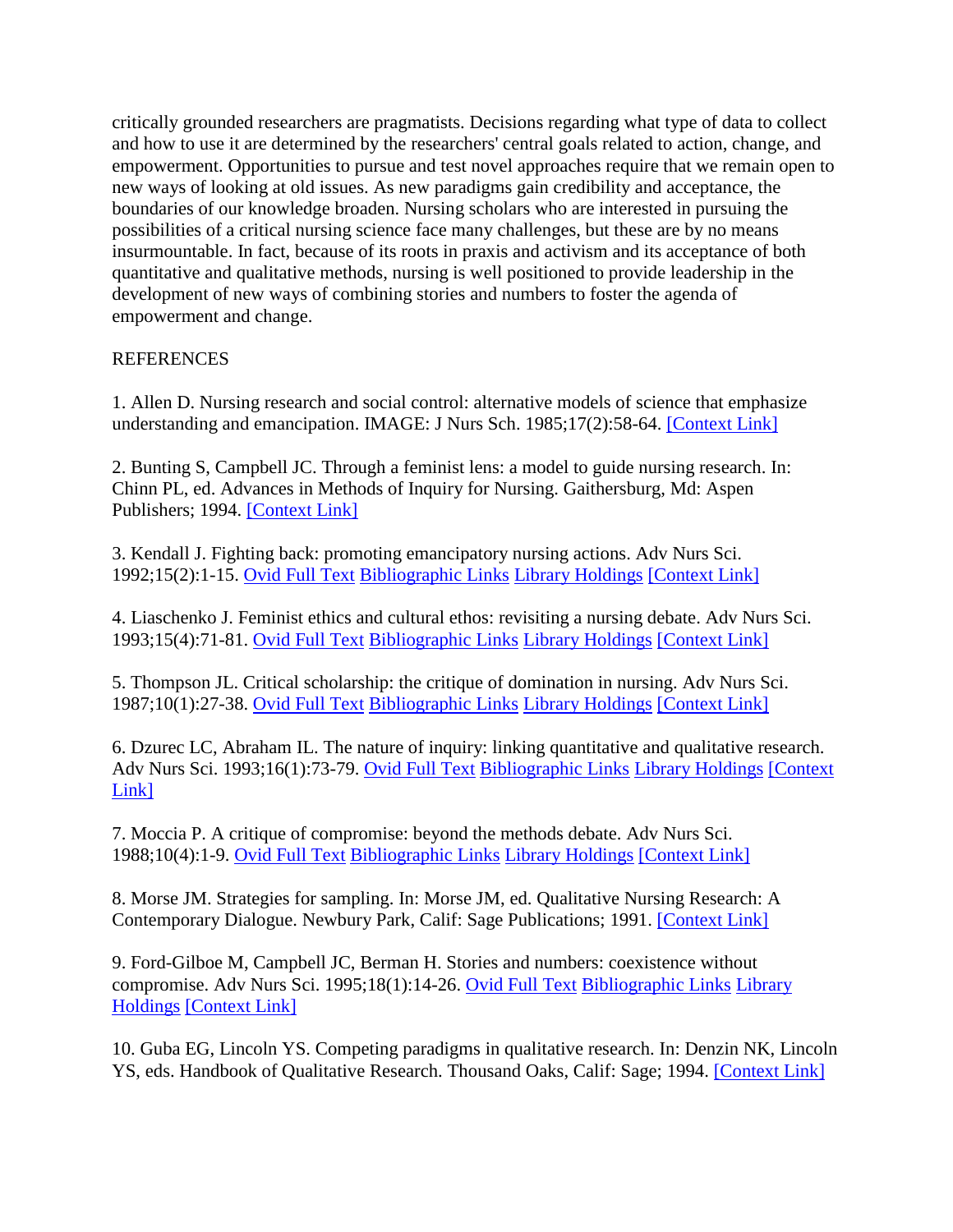11. Coyne K, Immelt S, Stashinko E, Campbell JC. Using the paradigm mosaic to build nursing knowledge. Unpublished manuscript. [\[Context Link\]](http://ovidsp.tx.ovid.com.proxy2.lib.uwo.ca:2048/spb/ovidweb.cgi#20)

12. Habermas J; Shapiro JJ, trans. Knowledge and Human Interests. Boston: Beacon Press; 1971. [\[Context Link\]](http://ovidsp.tx.ovid.com.proxy2.lib.uwo.ca:2048/spb/ovidweb.cgi#21)

13. Small SA. Action-oriented research: models and methods. J Marriage Family. 1995;57:941- 955. [\[Context Link\]](http://ovidsp.tx.ovid.com.proxy2.lib.uwo.ca:2048/spb/ovidweb.cgi#21)

14. Kincheloe JL, McLaren PL. Rethinking critical theory and qualitative research. In: Denzin NK, Lincoln YS, eds. Handbook of Qualitative Research. Thousand Oaks, Calif: Sage; 1994. [\[Context Link\]](http://ovidsp.tx.ovid.com.proxy2.lib.uwo.ca:2048/spb/ovidweb.cgi#22)

15. Freire P. Pedagogy of the Oppressed. New York: Seabury Press; 1970. [\[Context Link\]](http://ovidsp.tx.ovid.com.proxy2.lib.uwo.ca:2048/spb/ovidweb.cgi#22)

16. Harding S. Introduction. Is there a feminist method? In: Harding S, ed. Feminism and Methodology. Bloomington: Indiana University Press; 1987. [\[Context Link\]](http://ovidsp.tx.ovid.com.proxy2.lib.uwo.ca:2048/spb/ovidweb.cgi#25)

17. Campbell JC, Bunting S. Voices and paradigms: perspectives on critical and feminist theory in nursing. Adv Nurs Sci. 1991;13(3):1-15. [Ovid Full Text](http://ovidsp.tx.ovid.com.proxy2.lib.uwo.ca:2048/spb/ovidweb.cgi?Link+Set+Ref=00012272-199809000-00002|00012272_1991_13_1_campbell_perspectives_%7c00012272-199809000-00002%23xpointer%28id%28R17-2%29%29%7c10%7chttp%3a%2f%2facs.tx.ovid.com%2facs%2f.5c103e04ef61e5550ce593f7adca05af0334ad3d6d38a1f400230673b342cfb54bea84c4ae6dba622ed2fc4eb4096d3967.gif%7covftdb%7c00012272-199103000-00004&P=110&S=ICEOFPPHKMDDKDNONCILICGJAGPPAA00&WebLinkReturn=Full+Text%3dL%7cS.sh.15.16%7c0%7c00012272-199809000-00002) [Bibliographic Links](http://ovidsp.tx.ovid.com.proxy2.lib.uwo.ca:2048/spb/ovidweb.cgi?Link+Set+Ref=00012272-199809000-00002|00012272_1991_13_1_campbell_perspectives_%7c00012272-199809000-00002%23xpointer%28id%28R17-2%29%29%7c60%7chttp%3a%2f%2facs.tx.ovid.com%2facs%2f.14038a58de48ffa86f4ee5c84b99ffb3634b4b40918581081964493cf03a9948ecbddf0655fc0acf8b.gif%7covftdb%7c00012272-199103000-00004&P=110&S=ICEOFPPHKMDDKDNONCILICGJAGPPAA00&WebLinkReturn=Full+Text%3dL%7cS.sh.15.16%7c0%7c00012272-199809000-00002) [Library Holdings](http://ovidsp.tx.ovid.com.proxy2.lib.uwo.ca:2048/spb/ovidweb.cgi?Link+Set+Ref=00012272-199809000-00002|00012272_1991_13_1_campbell_perspectives_%7c00012272-199809000-00002%23xpointer%28id%28R17-2%29%29%7c90%7chttp%3a%2f%2facs.tx.ovid.com%2facs%2f.8743d5299570bc97ef1f5b86f319dbf259ae8e835f5f38c7ec311558ff60982f92d6f745759defaf67.gif%7covftdb%7c00012272-199103000-00004&P=110&S=ICEOFPPHKMDDKDNONCILICGJAGPPAA00&WebLinkReturn=Full+Text%3dL%7cS.sh.15.16%7c0%7c00012272-199809000-00002) [\[Context Link\]](http://ovidsp.tx.ovid.com.proxy2.lib.uwo.ca:2048/spb/ovidweb.cgi#26)

18. Hall J, Stevens P. Rigor in feminist research. Adv Nurs Sci. 1991;13(3):16-29. [Ovid Full](http://ovidsp.tx.ovid.com.proxy2.lib.uwo.ca:2048/spb/ovidweb.cgi?Link+Set+Ref=00012272-199809000-00002|00012272_1991_13_16_hall_feminist_%7c00012272-199809000-00002%23xpointer%28id%28R18-2%29%29%7c10%7chttp%3a%2f%2facs.tx.ovid.com%2facs%2f.5c103e04ef61e5550ce593f7adca05af0334ad3d6d38a1f400230673b342cfb54bea84c4ae6dba622ed2fc4eb4096d3967.gif%7covftdb%7c00012272-199103000-00005&P=111&S=ICEOFPPHKMDDKDNONCILICGJAGPPAA00&WebLinkReturn=Full+Text%3dL%7cS.sh.15.16%7c0%7c00012272-199809000-00002)  [Text](http://ovidsp.tx.ovid.com.proxy2.lib.uwo.ca:2048/spb/ovidweb.cgi?Link+Set+Ref=00012272-199809000-00002|00012272_1991_13_16_hall_feminist_%7c00012272-199809000-00002%23xpointer%28id%28R18-2%29%29%7c10%7chttp%3a%2f%2facs.tx.ovid.com%2facs%2f.5c103e04ef61e5550ce593f7adca05af0334ad3d6d38a1f400230673b342cfb54bea84c4ae6dba622ed2fc4eb4096d3967.gif%7covftdb%7c00012272-199103000-00005&P=111&S=ICEOFPPHKMDDKDNONCILICGJAGPPAA00&WebLinkReturn=Full+Text%3dL%7cS.sh.15.16%7c0%7c00012272-199809000-00002) [Bibliographic Links](http://ovidsp.tx.ovid.com.proxy2.lib.uwo.ca:2048/spb/ovidweb.cgi?Link+Set+Ref=00012272-199809000-00002|00012272_1991_13_16_hall_feminist_%7c00012272-199809000-00002%23xpointer%28id%28R18-2%29%29%7c60%7chttp%3a%2f%2facs.tx.ovid.com%2facs%2f.14038a58de48ffa86f4ee5c84b99ffb3634b4b40918581081964493cf03a9948ecbddf0655fc0acf8b.gif%7covftdb%7c00012272-199103000-00005&P=111&S=ICEOFPPHKMDDKDNONCILICGJAGPPAA00&WebLinkReturn=Full+Text%3dL%7cS.sh.15.16%7c0%7c00012272-199809000-00002) [Library Holdings](http://ovidsp.tx.ovid.com.proxy2.lib.uwo.ca:2048/spb/ovidweb.cgi?Link+Set+Ref=00012272-199809000-00002|00012272_1991_13_16_hall_feminist_%7c00012272-199809000-00002%23xpointer%28id%28R18-2%29%29%7c90%7chttp%3a%2f%2facs.tx.ovid.com%2facs%2f.8743d5299570bc97ef1f5b86f319dbf259ae8e835f5f38c7ec311558ff60982f92d6f745759defaf67.gif%7covftdb%7c00012272-199103000-00005&P=111&S=ICEOFPPHKMDDKDNONCILICGJAGPPAA00&WebLinkReturn=Full+Text%3dL%7cS.sh.15.16%7c0%7c00012272-199809000-00002) [\[Context Link\]](http://ovidsp.tx.ovid.com.proxy2.lib.uwo.ca:2048/spb/ovidweb.cgi#26)

19. Henderson DJ. Consciousness raising in participatory research: method and methodology for emancipatory nursing inquiry. Adv Nurs Sci. 1995;17(3):58-69. [Ovid Full Text](http://ovidsp.tx.ovid.com.proxy2.lib.uwo.ca:2048/spb/ovidweb.cgi?Link+Set+Ref=00012272-199809000-00002|00012272_1995_17_58_henderson_consciousness_%7c00012272-199809000-00002%23xpointer%28id%28R19-2%29%29%7c10%7chttp%3a%2f%2facs.tx.ovid.com%2facs%2f.5c103e04ef61e5550ce593f7adca05af0334ad3d6d38a1f400230673b342cfb54bea84c4ae6dba622ed2fc4eb4096d3967.gif%7covftdb%7c00012272-199503000-00007&P=112&S=ICEOFPPHKMDDKDNONCILICGJAGPPAA00&WebLinkReturn=Full+Text%3dL%7cS.sh.15.16%7c0%7c00012272-199809000-00002) Bibliographic [Links](http://ovidsp.tx.ovid.com.proxy2.lib.uwo.ca:2048/spb/ovidweb.cgi?Link+Set+Ref=00012272-199809000-00002|00012272_1995_17_58_henderson_consciousness_%7c00012272-199809000-00002%23xpointer%28id%28R19-2%29%29%7c60%7chttp%3a%2f%2facs.tx.ovid.com%2facs%2f.14038a58de48ffa86f4ee5c84b99ffb3634b4b40918581081964493cf03a9948ecbddf0655fc0acf8b.gif%7covftdb%7c00012272-199503000-00007&P=112&S=ICEOFPPHKMDDKDNONCILICGJAGPPAA00&WebLinkReturn=Full+Text%3dL%7cS.sh.15.16%7c0%7c00012272-199809000-00002) [Library Holdings](http://ovidsp.tx.ovid.com.proxy2.lib.uwo.ca:2048/spb/ovidweb.cgi?Link+Set+Ref=00012272-199809000-00002|00012272_1995_17_58_henderson_consciousness_%7c00012272-199809000-00002%23xpointer%28id%28R19-2%29%29%7c90%7chttp%3a%2f%2facs.tx.ovid.com%2facs%2f.8743d5299570bc97ef1f5b86f319dbf259ae8e835f5f38c7ec311558ff60982f92d6f745759defaf67.gif%7covftdb%7c00012272-199503000-00007&P=112&S=ICEOFPPHKMDDKDNONCILICGJAGPPAA00&WebLinkReturn=Full+Text%3dL%7cS.sh.15.16%7c0%7c00012272-199809000-00002) [\[Context Link\]](http://ovidsp.tx.ovid.com.proxy2.lib.uwo.ca:2048/spb/ovidweb.cgi#26)

20. Maguire P. Doing Participatory Research: A Feminist Approach. Amherst, Mass: The Center for International Education; 1987. [\[Context Link\]](http://ovidsp.tx.ovid.com.proxy2.lib.uwo.ca:2048/spb/ovidweb.cgi#26)

21. Thompson L. Feminist methodology for family studies. J Marriage Family. 1992;54:3-18. [\[Context Link\]](http://ovidsp.tx.ovid.com.proxy2.lib.uwo.ca:2048/spb/ovidweb.cgi#26)

22. Webb C. Feminist research: methodology, methods, and evaluation. J Adv Nurs. 1993;18:416-423. [\[Context Link\]](http://ovidsp.tx.ovid.com.proxy2.lib.uwo.ca:2048/spb/ovidweb.cgi#26)

23. Duffy ME. Methodological triangulation: a vehicle for merging quantitative and qualitative research methods. IMAGE: J Nurs Schol. 1987;19:130-133. [\[Context Link\]](http://ovidsp.tx.ovid.com.proxy2.lib.uwo.ca:2048/spb/ovidweb.cgi#35)

24. Mitchell ES. Multiple triangulation: a methodology for nursing science. Adv Nurs Sci. 1986;8(3):18-26. [Ovid Full Text](http://ovidsp.tx.ovid.com.proxy2.lib.uwo.ca:2048/spb/ovidweb.cgi?Link+Set+Ref=00012272-199809000-00002|00012272_1986_8_18_mitchell_triangulation_%7c00012272-199809000-00002%23xpointer%28id%28R24-2%29%29%7c10%7chttp%3a%2f%2facs.tx.ovid.com%2facs%2f.5c103e04ef61e5550ce593f7adca05af0334ad3d6d38a1f400230673b342cfb54bea84c4ae6dba622ed2fc4eb4096d3967.gif%7covftdb%7c00012272-198604000-00004&P=117&S=ICEOFPPHKMDDKDNONCILICGJAGPPAA00&WebLinkReturn=Full+Text%3dL%7cS.sh.15.16%7c0%7c00012272-199809000-00002) [Bibliographic Links](http://ovidsp.tx.ovid.com.proxy2.lib.uwo.ca:2048/spb/ovidweb.cgi?Link+Set+Ref=00012272-199809000-00002|00012272_1986_8_18_mitchell_triangulation_%7c00012272-199809000-00002%23xpointer%28id%28R24-2%29%29%7c60%7chttp%3a%2f%2facs.tx.ovid.com%2facs%2f.14038a58de48ffa86f4ee5c84b99ffb3634b4b40918581081964493cf03a9948ecbddf0655fc0acf8b.gif%7covftdb%7c00012272-198604000-00004&P=117&S=ICEOFPPHKMDDKDNONCILICGJAGPPAA00&WebLinkReturn=Full+Text%3dL%7cS.sh.15.16%7c0%7c00012272-199809000-00002) [Library Holdings](http://ovidsp.tx.ovid.com.proxy2.lib.uwo.ca:2048/spb/ovidweb.cgi?Link+Set+Ref=00012272-199809000-00002|00012272_1986_8_18_mitchell_triangulation_%7c00012272-199809000-00002%23xpointer%28id%28R24-2%29%29%7c90%7chttp%3a%2f%2facs.tx.ovid.com%2facs%2f.8743d5299570bc97ef1f5b86f319dbf259ae8e835f5f38c7ec311558ff60982f92d6f745759defaf67.gif%7covftdb%7c00012272-198604000-00004&P=117&S=ICEOFPPHKMDDKDNONCILICGJAGPPAA00&WebLinkReturn=Full+Text%3dL%7cS.sh.15.16%7c0%7c00012272-199809000-00002) [\[Context Link\]](http://ovidsp.tx.ovid.com.proxy2.lib.uwo.ca:2048/spb/ovidweb.cgi#35)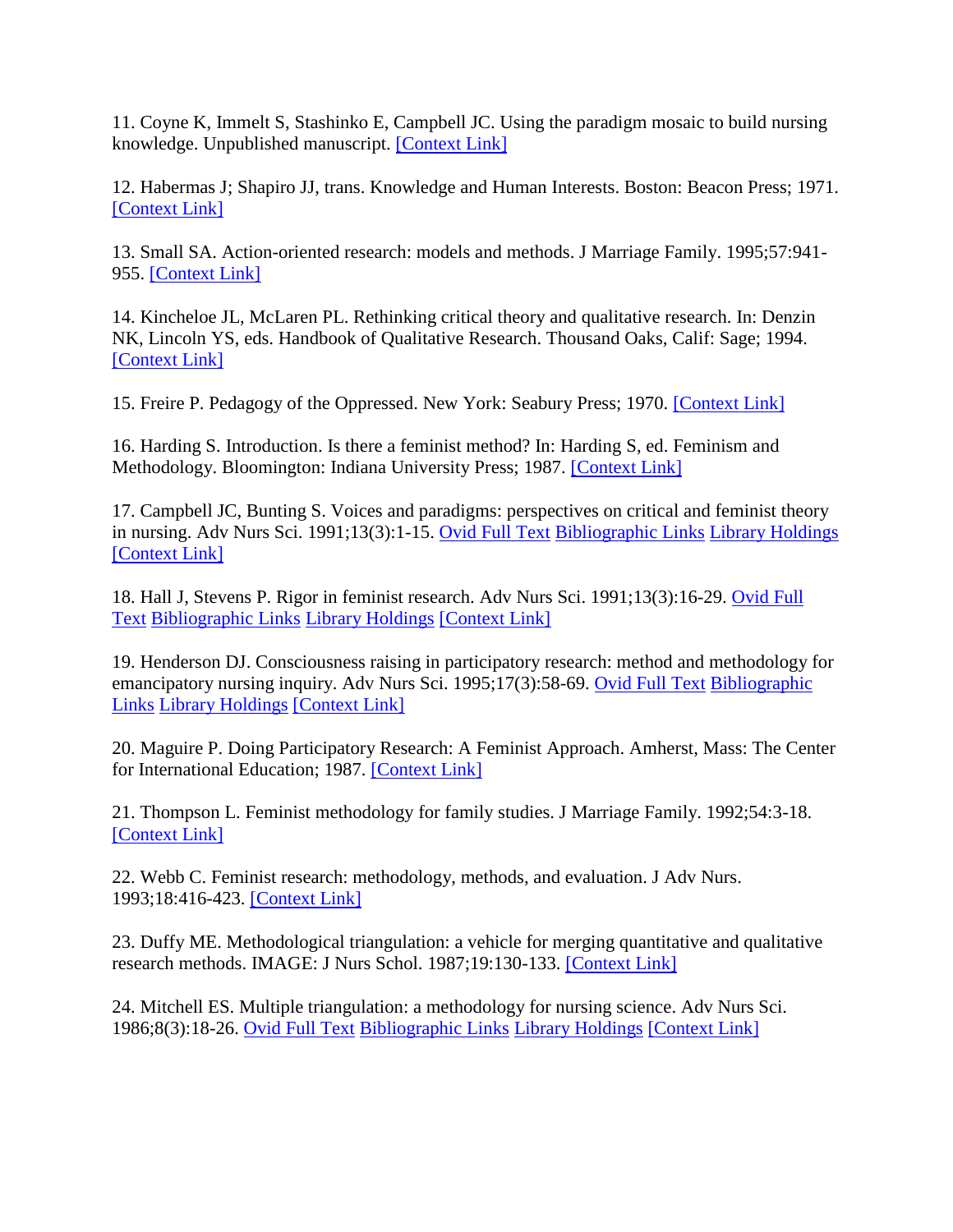25. Stange K, Miller W, Crabtree B, O'Connor P, Zyzanski S. Multimethod research: approaches for integrating qualitative and quantitative methods. J Gen Intern Med. 1994;9:278-281. [Bibliographic Links](http://ovidsp.tx.ovid.com.proxy2.lib.uwo.ca:2048/spb/ovidweb.cgi?Link+Set+Ref=00012272-199809000-00002|00005125_1994_9_278_stange_quantitative_%7c00012272-199809000-00002%23xpointer%28id%28R25-2%29%29%7c60%7chttp%3a%2f%2facs.tx.ovid.com%2facs%2f.14038a58de48ffa86f4ee5c84b99ffb3634b4b40918581081964493cf03a9948ecbddf0655fc0acf8b.gif%7covftdb%7c&P=118&S=ICEOFPPHKMDDKDNONCILICGJAGPPAA00&WebLinkReturn=Full+Text%3dL%7cS.sh.15.16%7c0%7c00012272-199809000-00002) [Library Holdings](http://ovidsp.tx.ovid.com.proxy2.lib.uwo.ca:2048/spb/ovidweb.cgi?Link+Set+Ref=00012272-199809000-00002|00005125_1994_9_278_stange_quantitative_%7c00012272-199809000-00002%23xpointer%28id%28R25-2%29%29%7c90%7chttp%3a%2f%2facs.tx.ovid.com%2facs%2f.8743d5299570bc97ef1f5b86f319dbf259ae8e835f5f38c7ec311558ff60982f92d6f745759defaf67.gif%7covftdb%7c&P=118&S=ICEOFPPHKMDDKDNONCILICGJAGPPAA00&WebLinkReturn=Full+Text%3dL%7cS.sh.15.16%7c0%7c00012272-199809000-00002) [\[Context Link\]](http://ovidsp.tx.ovid.com.proxy2.lib.uwo.ca:2048/spb/ovidweb.cgi#35)

26. Milio N. Promoting Health Through Public Policy. Philadelphia, Penn: F.A. Davis; 1981. [\[Context Link\]](http://ovidsp.tx.ovid.com.proxy2.lib.uwo.ca:2048/spb/ovidweb.cgi#38)

27. Reinharz S. Feminist Methods in Social Research. New York: Oxford University Press; 1992. [\[Context Link\]](http://ovidsp.tx.ovid.com.proxy2.lib.uwo.ca:2048/spb/ovidweb.cgi#39)

28. Romkens R. Prevalence of wife abuse in the Netherlands. J Interpersonal Violence. 1997;12:99-125. [Library Holdings](http://ovidsp.tx.ovid.com.proxy2.lib.uwo.ca:2048/spb/ovidweb.cgi?Link+Set+Ref=00012272-199809000-00002|00001203_1997_12_99_romkens_netherlands_%7c00012272-199809000-00002%23xpointer%28id%28R28-2%29%29%7c90%7chttp%3a%2f%2facs.tx.ovid.com%2facs%2f.8743d5299570bc97ef1f5b86f319dbf259ae8e835f5f38c7ec311558ff60982f92d6f745759defaf67.gif%7covftdb%7c&P=121&S=ICEOFPPHKMDDKDNONCILICGJAGPPAA00&WebLinkReturn=Full+Text%3dL%7cS.sh.15.16%7c0%7c00012272-199809000-00002) [\[Context Link\]](http://ovidsp.tx.ovid.com.proxy2.lib.uwo.ca:2048/spb/ovidweb.cgi#39)

29. Allen DG. Knowledge, politics, culture, and gender: a discourse perspective. Can J Nurs Research. 1996;28(1):95-102. [\[Context Link\]](http://ovidsp.tx.ovid.com.proxy2.lib.uwo.ca:2048/spb/ovidweb.cgi#39)

30. Allen DG. Hermeneutics: philosophical traditions and nursing practice research. Nurs Sci Q. 1995;8:174-182. [Bibliographic Links](http://ovidsp.tx.ovid.com.proxy2.lib.uwo.ca:2048/spb/ovidweb.cgi?Link+Set+Ref=00012272-199809000-00002|00006236_1995_8_174_allen_philosophical_%7c00012272-199809000-00002%23xpointer%28id%28R30-2%29%29%7c60%7chttp%3a%2f%2facs.tx.ovid.com%2facs%2f.14038a58de48ffa86f4ee5c84b99ffb3634b4b40918581081964493cf03a9948ecbddf0655fc0acf8b.gif%7covftdb%7c&P=123&S=ICEOFPPHKMDDKDNONCILICGJAGPPAA00&WebLinkReturn=Full+Text%3dL%7cS.sh.15.16%7c0%7c00012272-199809000-00002) [Library Holdings](http://ovidsp.tx.ovid.com.proxy2.lib.uwo.ca:2048/spb/ovidweb.cgi?Link+Set+Ref=00012272-199809000-00002|00006236_1995_8_174_allen_philosophical_%7c00012272-199809000-00002%23xpointer%28id%28R30-2%29%29%7c90%7chttp%3a%2f%2facs.tx.ovid.com%2facs%2f.8743d5299570bc97ef1f5b86f319dbf259ae8e835f5f38c7ec311558ff60982f92d6f745759defaf67.gif%7covftdb%7c&P=123&S=ICEOFPPHKMDDKDNONCILICGJAGPPAA00&WebLinkReturn=Full+Text%3dL%7cS.sh.15.16%7c0%7c00012272-199809000-00002) [\[Context Link\]](http://ovidsp.tx.ovid.com.proxy2.lib.uwo.ca:2048/spb/ovidweb.cgi#39)

31. Rains JW, Ray DW. Participatory action research for community health promotion. Pub Health Nurs. 1995;12:256-261. [\[Context Link\]](http://ovidsp.tx.ovid.com.proxy2.lib.uwo.ca:2048/spb/ovidweb.cgi#39)

32. Gondolf EW, Yllo K, Campbell JC. Collaboration between researchers and advocates. In: Kantor GK, Jasinski JL, eds. Out of Darkness: Contemporary Perspectives on Family Violence. Newbury Park, Calif: Sage; 1997. [\[Context Link\]](http://ovidsp.tx.ovid.com.proxy2.lib.uwo.ca:2048/spb/ovidweb.cgi#39)

33. Sandelowski M. Using qualitative methods in intervention studies. Research Nurs Health. 1996;19:359-364. [\[Context Link\]](http://ovidsp.tx.ovid.com.proxy2.lib.uwo.ca:2048/spb/ovidweb.cgi#47)

34. Ford-Gilboe M. Family Strengths, Motivation and Resources as Predictors of Health Promotion Behavior in Single-parent and Two-parent Families. Detroit: Wayne State University; 1994. Dissertation. [\[Context](http://ovidsp.tx.ovid.com.proxy2.lib.uwo.ca:2048/spb/ovidweb.cgi#51) Link]

35. Ford-Gilboe M. Family strengths, motivation and resources as predictors of health promotion behaviour in single-parent and two-parent families. Res Nurs Health. 1997;20(3):205-217. Full [Text](http://ovidsp.tx.ovid.com.proxy2.lib.uwo.ca:2048/spb/ovidweb.cgi?Link+Set+Ref=00012272-199809000-00002|00007001_1997_20_205_gilboe_motivation_%7c00012272-199809000-00002%23xpointer%28id%28R35-2%29%29%7c20%7chttp%3a%2f%2facs.tx.ovid.com%2facs%2f.1bf8adb7a7d2bcf945c064b1975f7ffe4509c3f5b3dcd5d292f0437bead4e0571d5fae72f2525a4d78.gif%7covftdb%7c&P=128&S=ICEOFPPHKMDDKDNONCILICGJAGPPAA00&WebLinkReturn=Full+Text%3dL%7cS.sh.15.16%7c0%7c00012272-199809000-00002) [Bibliographic Links](http://ovidsp.tx.ovid.com.proxy2.lib.uwo.ca:2048/spb/ovidweb.cgi?Link+Set+Ref=00012272-199809000-00002|00007001_1997_20_205_gilboe_motivation_%7c00012272-199809000-00002%23xpointer%28id%28R35-2%29%29%7c60%7chttp%3a%2f%2facs.tx.ovid.com%2facs%2f.14038a58de48ffa86f4ee5c84b99ffb3634b4b40918581081964493cf03a9948ecbddf0655fc0acf8b.gif%7covftdb%7c&P=128&S=ICEOFPPHKMDDKDNONCILICGJAGPPAA00&WebLinkReturn=Full+Text%3dL%7cS.sh.15.16%7c0%7c00012272-199809000-00002) [Library Holdings](http://ovidsp.tx.ovid.com.proxy2.lib.uwo.ca:2048/spb/ovidweb.cgi?Link+Set+Ref=00012272-199809000-00002|00007001_1997_20_205_gilboe_motivation_%7c00012272-199809000-00002%23xpointer%28id%28R35-2%29%29%7c90%7chttp%3a%2f%2facs.tx.ovid.com%2facs%2f.8743d5299570bc97ef1f5b86f319dbf259ae8e835f5f38c7ec311558ff60982f92d6f745759defaf67.gif%7covftdb%7c&P=128&S=ICEOFPPHKMDDKDNONCILICGJAGPPAA00&WebLinkReturn=Full+Text%3dL%7cS.sh.15.16%7c0%7c00012272-199809000-00002) [\[Context Link\]](http://ovidsp.tx.ovid.com.proxy2.lib.uwo.ca:2048/spb/ovidweb.cgi#51)

36. Ford-Gilboe M, Campbell JC. The mother-headed single-parent family: a feminist critique of the nursing literature. Nurs Outlook. 1996;44:173-183. [Bibliographic Links](http://ovidsp.tx.ovid.com.proxy2.lib.uwo.ca:2048/spb/ovidweb.cgi?Link+Set+Ref=00012272-199809000-00002|00006197_1996_44_173_gilboe_literature_%7c00012272-199809000-00002%23xpointer%28id%28R36-2%29%29%7c60%7chttp%3a%2f%2facs.tx.ovid.com%2facs%2f.14038a58de48ffa86f4ee5c84b99ffb3634b4b40918581081964493cf03a9948ecbddf0655fc0acf8b.gif%7covftdb%7c&P=129&S=ICEOFPPHKMDDKDNONCILICGJAGPPAA00&WebLinkReturn=Full+Text%3dL%7cS.sh.15.16%7c0%7c00012272-199809000-00002) [Library Holdings](http://ovidsp.tx.ovid.com.proxy2.lib.uwo.ca:2048/spb/ovidweb.cgi?Link+Set+Ref=00012272-199809000-00002|00006197_1996_44_173_gilboe_literature_%7c00012272-199809000-00002%23xpointer%28id%28R36-2%29%29%7c90%7chttp%3a%2f%2facs.tx.ovid.com%2facs%2f.8743d5299570bc97ef1f5b86f319dbf259ae8e835f5f38c7ec311558ff60982f92d6f745759defaf67.gif%7covftdb%7c&P=129&S=ICEOFPPHKMDDKDNONCILICGJAGPPAA00&WebLinkReturn=Full+Text%3dL%7cS.sh.15.16%7c0%7c00012272-199809000-00002) [\[Context Link\]](http://ovidsp.tx.ovid.com.proxy2.lib.uwo.ca:2048/spb/ovidweb.cgi#51)

37. Allen M. A Developmental Health Model-Nursing as Continuous Inquiry [audio cassette]. Markham, Ontario: Audio Archives of Canada, 1986. In the series: Nursing Theory Congress: Theoretical Pluralism: Directions for a Practice Discipline. [\[Context Link\]](http://ovidsp.tx.ovid.com.proxy2.lib.uwo.ca:2048/spb/ovidweb.cgi#51)